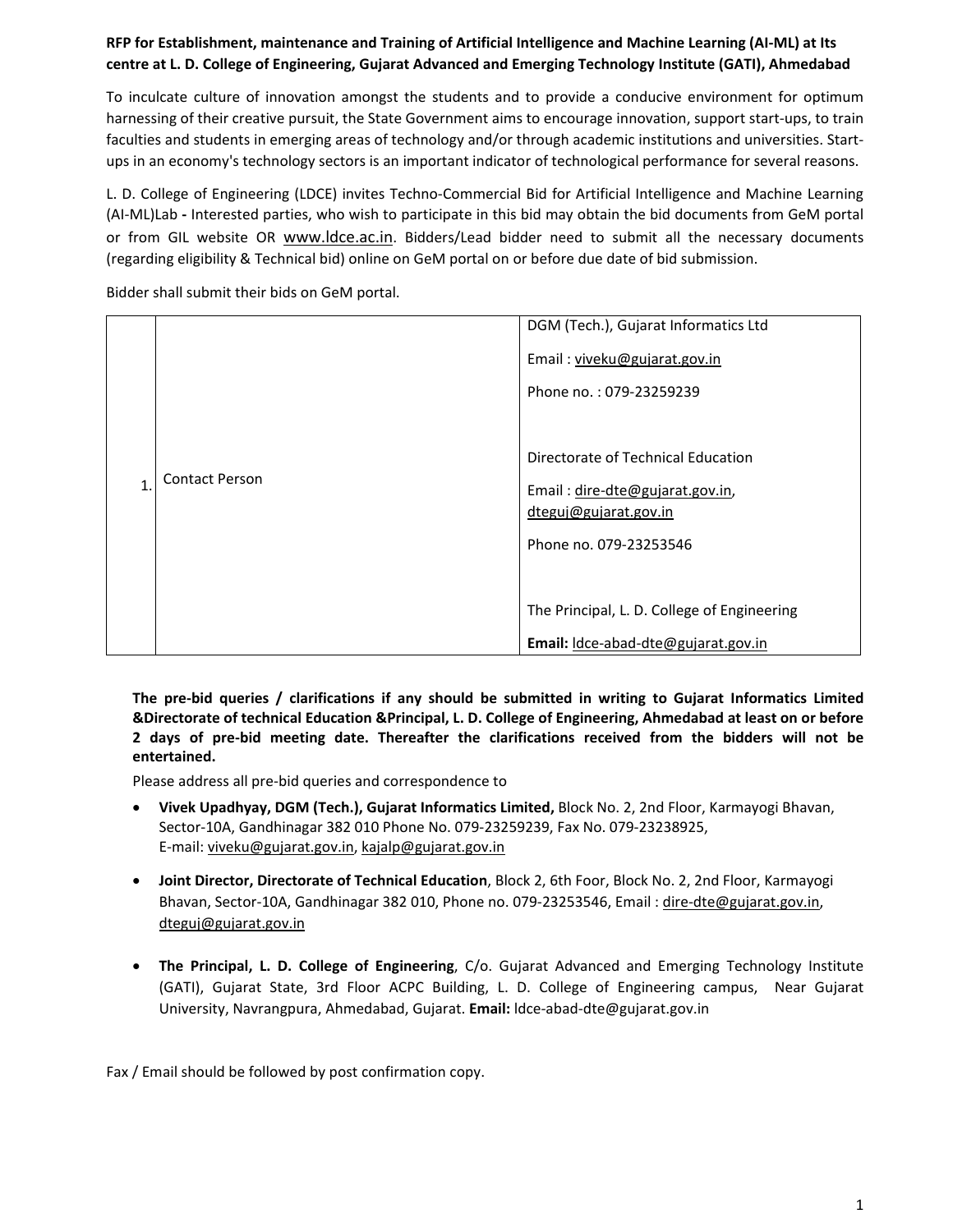## [**QCBS evaluation Details**]

The Bidder with lowest qualifying financial bid (L1) will be awarded 100% score. Financial Scores for other than L1 Bidders will be evaluated using the following formula:

Financial Score of a Bidder (Fn) = {(Commercial Bid of L1/Commercial Bid of the Bidder) X 100} % (adjusted to 2 decimal points) Where, Fn = Normalized financial score of the Bidder Combined and Final evaluation is relevant for QCBS bids only. L1 = Lowest qualifying financial bid

### **Combined and Final Evaluation**

The technical and financial scores secured by each Bidder will be added using weightage of <60%> and <40%> respectively to compute a Composite Bid Score.

The Bidder securing the highest Composite Bid Score will be adjudicated as the most responsive Bidder for award of the Project/Contract. The overall score will be calculated as follows: ‐

 $$\text{dB}$  = 0.60  $$\text{Th} + 0.40$$  Fn>

Where,

Bn = overall score of Bidder

Tn = Technical score of the Bidder (out of maximum of 100 marks)

Fn = Normalized financial score of the Bidder. In the event the bid composite bid scores are

'tied', the Bidder securing the highest technical score will be adjudicated as the Best Value Bidder for award of the Project.

### **Example:**

A. Normalisation of technical bids:

| <b>Bidders</b> | <b>Technical Score</b> | Calculation | Normalized Technical |
|----------------|------------------------|-------------|----------------------|
|                |                        |             | Score                |
| Bidders-1      | 75                     | 75/95*100   | 78.94                |
| Bidders-2      | 80                     | 80/95*100   | 84.21                |
| Bidders-3      | 85                     | 85/95*100   | 89.47                |
| Bidders-4      | 95                     | 95/95*100   | 100                  |

B. Normalisation of Financial Bids:

| <b>Bidders Financial</b> | Financial Quote in | Calculation | Normalized Financial Score |
|--------------------------|--------------------|-------------|----------------------------|
|                          | Lakhs upto 2       |             |                            |
|                          | decimal points     |             |                            |
| Bidders-1                | 120                | 120/120*100 | 100                        |
| Bidders-2                | 145                | 120/145*100 | 82.75                      |
| Bidders-3                | 135                | 120/135*100 | 88.88                      |
| Bidders-4                | 170                | 120/170*100 | 70.58                      |

C. Final Score calculation through QCBS:

The final score will be calculated through Quality and Cost Selection method based on the following weightage: Technical : 60%

Financial : 40%

Final score= (0.60\* Normalised Technical Score) + (0.40\* Normalised Financial Score)

C. Final Score calculation:

| <b>Bidders</b> | Normalized | Normalized             | Final Score as |
|----------------|------------|------------------------|----------------|
|                | Technical  | <b>Financial Score</b> | per QCBS       |
|                | Score      |                        |                |
| Bidders-1      | 78.94      | 100                    | 87.364         |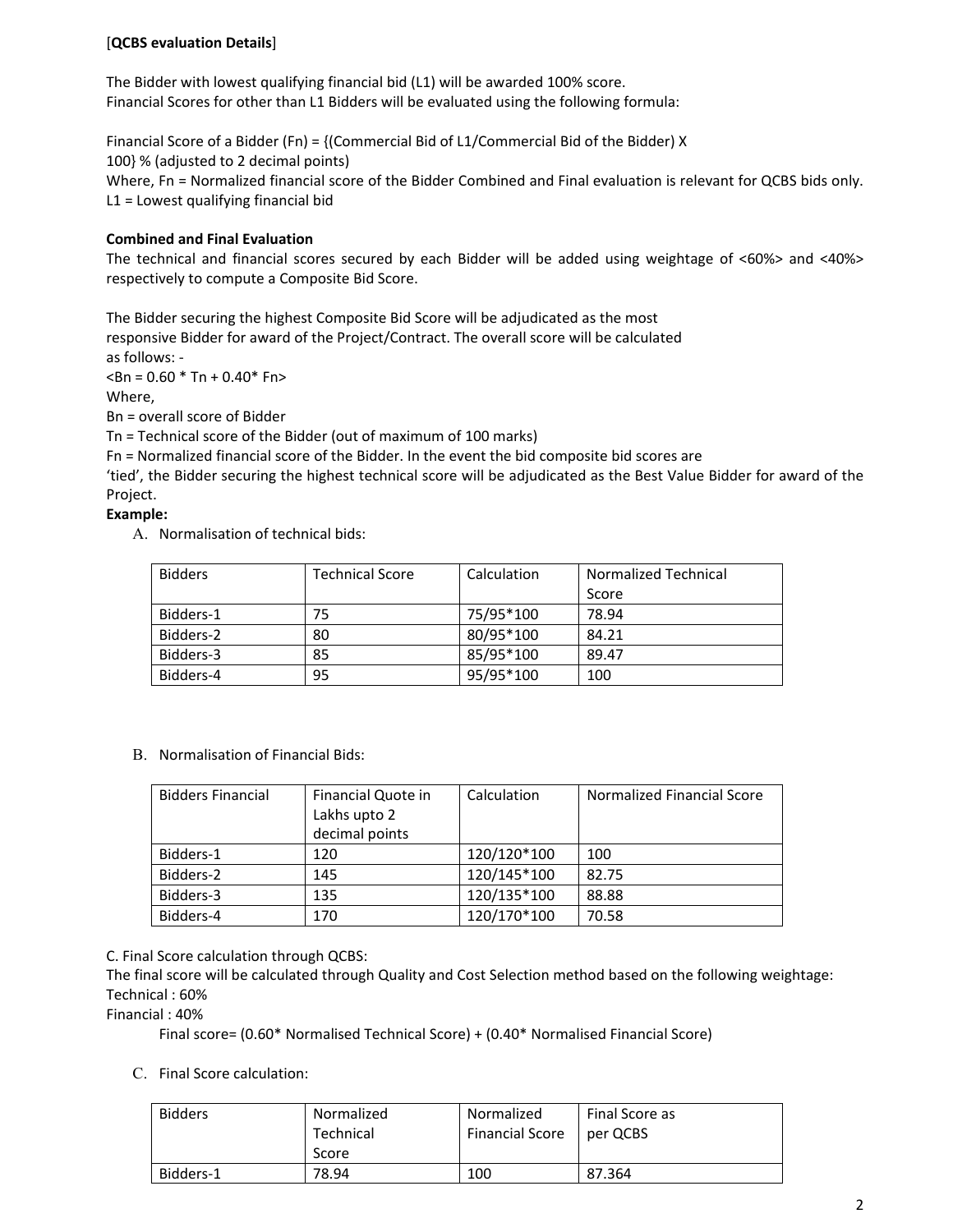| Bidders-2 | 84.21 | 82.75 | 83.626 |
|-----------|-------|-------|--------|
| Bidders-3 | 89.47 | 88.88 | 89.234 |
| Bidders-4 | 100   | 70.58 | 88.232 |

The bidder with the highest final score shall be treated as the successful bidder. In the above example, Bidder – 3 will be treated as successful bidder. In the event the final score are 'tied', the bidder securing the highest technical score will be adjudicated as the Best Value Bidder for award of the contract.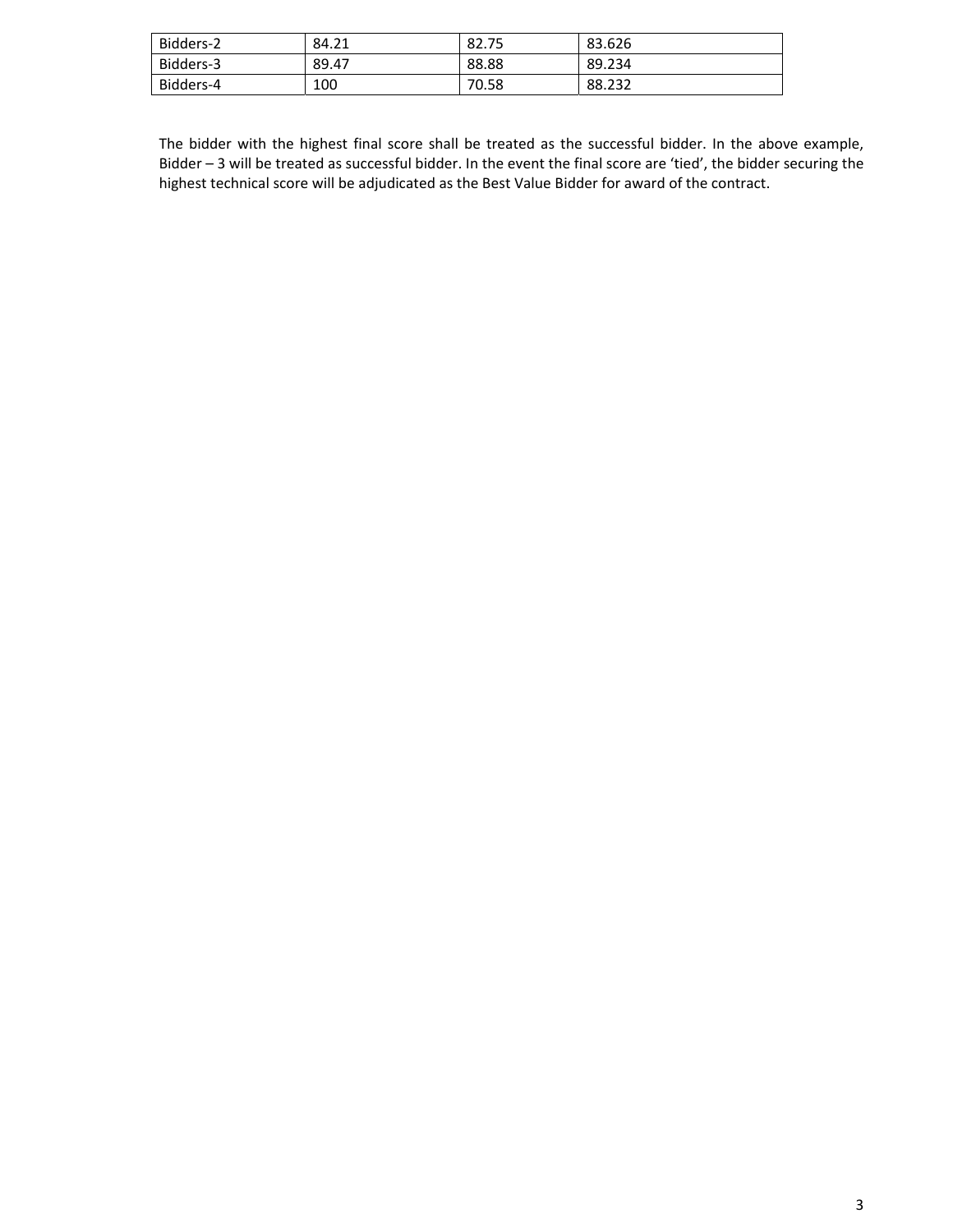### **ELIGIBILITY CRITERIA:**

| Sr no          | <b>Eligibility Criteria</b>                                                                                      |
|----------------|------------------------------------------------------------------------------------------------------------------|
| $\mathbf{1}$   | The sole bidder or Lead Bidder in case of consortium should be system Integrator in the field of IT company      |
|                | in India and should be in existence since last 3 years as on last date of bid submission.                        |
|                | In case of consortium, other consortium member should be in the field of software development / software         |
|                | training since last 3 years as on last date of bid submission                                                    |
| $\overline{2}$ | The sole bidder or Lead Bidder in case of consortium should have an average annual turnover of minimum           |
|                | Rs. 5 crore for the last three audited financial years (2017-18, 2018-19, 2019-20).                              |
|                | The copies of Audited Annual Accounts/Statutory CA Certificate for last three years shall be uploaded along      |
|                | with the bid.                                                                                                    |
| 3              | The sole bidder or any consortium member in case of consortium must have experience of installations of          |
|                | such type of High End Computers in at least 5 Government OR Private Universities/Institutes. Customer            |
|                | references & Purchase orders must be uploaded along with the bid.                                                |
| 4              | The bidder should be authorized by its OEM for following items to quote in the bid.                              |
|                | Server                                                                                                           |
|                | <b>NAS</b>                                                                                                       |
|                | Rack                                                                                                             |
|                | <b>UPS</b>                                                                                                       |
|                | Network Switch                                                                                                   |
|                | Desktop                                                                                                          |
|                | Laptop<br>Projector                                                                                              |
|                | <b>Multi-Functional Printer</b>                                                                                  |
| 5              | OEM of items as mentioned below should have presence in India since last 5 years                                 |
|                |                                                                                                                  |
|                | Server                                                                                                           |
|                | <b>NAS</b>                                                                                                       |
|                | <b>UPS</b>                                                                                                       |
|                | Network Switch                                                                                                   |
|                | Desktop                                                                                                          |
|                | Laptop                                                                                                           |
|                | Projector                                                                                                        |
|                | Multi- Functional Printer                                                                                        |
| 6              | The sole bidder or Lead Bidder in case of consortium must have one office in Gujarat. Please upload the          |
|                | copy of any two of the following: Property tax bill/Electricity Bill/Telephone Bill/VAT/CST Registration/Lease   |
|                | agreement. In case, bidder do not have office in Gujarat, bidder should give undertaking to open office in       |
|                | Gujarat within 45 days from the date of empanelment.                                                             |
| $\overline{7}$ | The sole bidder or each of the consortium member in case of consortium should not be blacklisted by any          |
|                | Ministry of Government of India or by any State Government of India or any of the Government PSUs at the         |
|                | time of bidding. Self-Declaration / Certificate / affidavit mentioning that the Bidder is not blacklisted as per |
|                | the clause should be submitted.                                                                                  |
|                |                                                                                                                  |
| 9              | The sole bidder or any consortium member in case of consortium will have to attach copy of at least 01           |
|                | work completion certificate of similar kind from the client in last three years for the supply of equipment      |
|                | and providing manpower fulfilling the training for same area. Attach proof of same.                              |
|                |                                                                                                                  |

Note :

- Consortium is allowed. Maximum Two companies shall be allowed in a consortium including the Lead Member. In case of Consortium, lead bidder will have to submit Consortium agreement which clearly stating the roles and responsibilities of each member.
- The Lead bidder or the Consortium member of a bid cannot be part of multiple bidders. Only an OEM / Product Company can be part of multiple consortiums (if the firm is not participating as a Lead Bidder)

**Note:** In GeM bid, Eligibility Criteria are not mentioned, however bidder & OEM of the quoted product must meet eligibility criteria as mentioned above only & Eligibility Criteria as mentioned above will be considered for evaluation.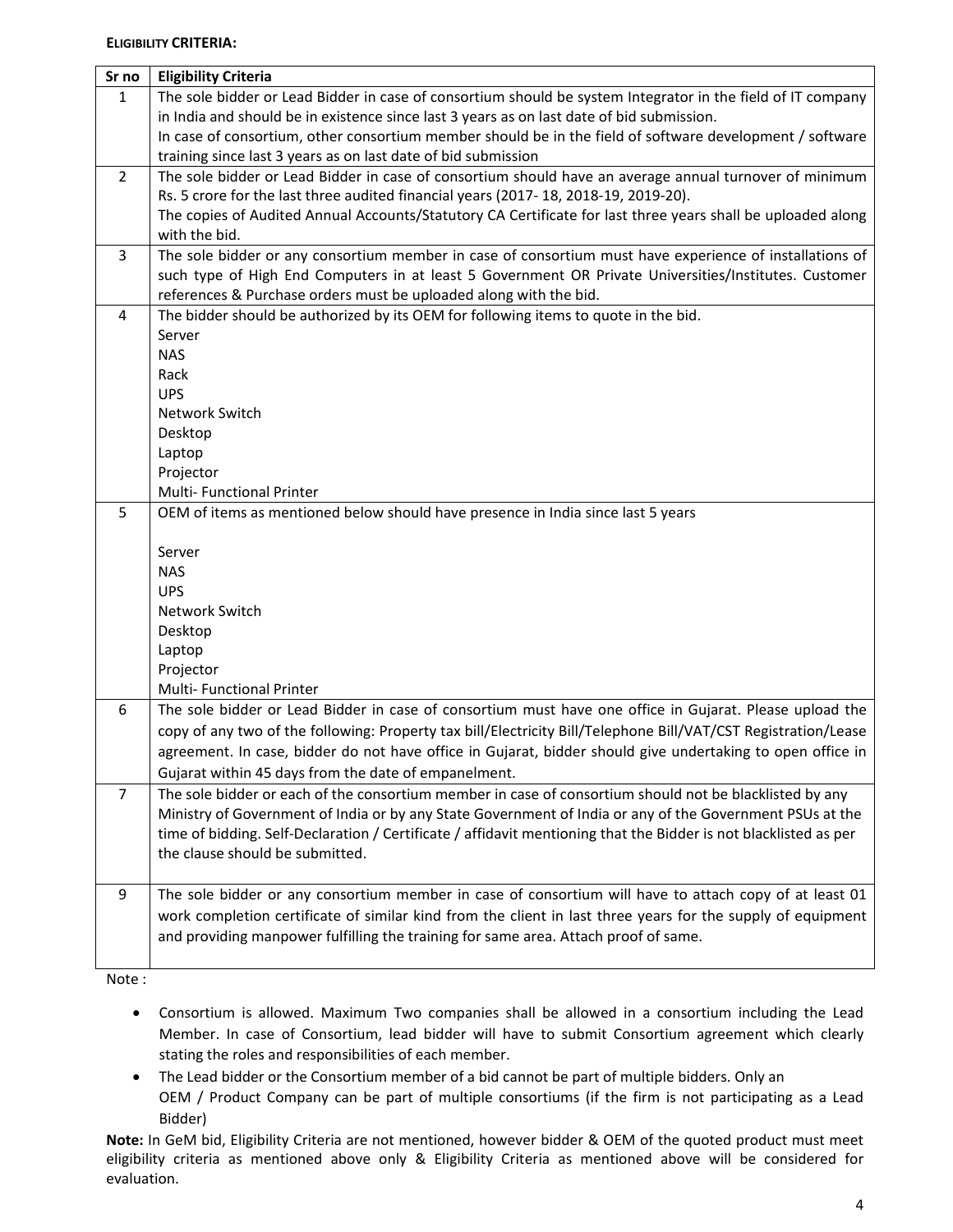#### **INTRODUCTION**

To inculcate culture of innovation amongst the students and to provide a conducive environment for optimum harnessing of their creative pursuit, the State Government aims to encourage innovation, support start‐ups, to train faculties and students in emerging areas of technology and/or through academic institutions and universities. Startups in an economy's technology sectors is an important indicator of technological performance for several reasons.

The following tasks are included as per scope of work defined below,

#### **Scope of Work**

Purpose of developing lab in emerging area is to strengthen the knowledge and practical skills of faculty and students and thus increasing the employability.

Bidder should provide all related manuals technical/user/safety/training etc.

**Training:** The courses offered should be certified by IT sector skill Council NASSCOM **OR** The Trainer should possess valid certificate in the AI/ML area of training which is well accepted in IT sector

Quoted items must be as per **Annexure 1**. Necessary furniture/fixture and electrical work for complete functioning of the laboratory should be provided by bidder.

Bidder will be responsible to undertake and complete the work related to **supply, installation and commissioning of equipments and devices as per the bid requirement. All required accessories (connecting cables etc) must be supplied. The bidder will be responsible for providing training (as mentioned in bid document in a batch of 30) to participants after successful installation of all hardware and software. Post training support need to be provided till the contract period in development of applications. Also learning material in hard copy or soft copy must be provided. Carry out training as per schedule decided by institute up to 3 years after completion of installation.** 

All the latest / relevant software framework/tool/ application/module related to **Artificial Intelligence and Machine learning (AI‐ML)** on open source / customized version is required to be deployed by bidder in proposed hardware in lab to impart the necessary training as per scope of work.

The work must be completed on turnkey basis and the supplied equipments are required to be maintained for 5 years on comprehensive warranty basis from the date of Final Approval and Testing and need to sign SLA. The Bidder shall be responsible for implementation of the work as defined.

#### **Bidder is required to carry out following tasks.**

**a. Turnkey Project Basis:** - The Bidder shall act as single Bidder to organize and manage the entire project including supply, installation and commissioning of all required hardware, software, networking, accessory items etc and Training. The Bidder shall be in a position to test, demonstrate and certify the basic requirements in accordance with the contract.

b. **Technical Arrangements:** ‐ Post the award of the contract the bidder shall provide details related to the power requirement based on the components that will be installed in various physical locations. Institute will provide the Power, Earthling and if required any other support required on the Civil part.

c. **Warranty Support:** ‐ The Bidder shall be responsible for the warranty support as mentioned in Annexure‐1

d. **Quality of goods supplied:** All goods or materials shall be supplied strictly in accordance with the specifications, Drawings, datasheets, other attachments and conditions stated in the bid document. All materials supplied by the Bidder shall be guaranteed to be of the best quality of their respective kinds and shall be free from faulty design, workmanship and materials.

**Before submission of bid, bidders are requested to visit laboratory location for all the required hardware, software, furniture, fixtures and electrical work for complete functioning of the laboratory.** 

After submission of the bid, the Bidders/Lead bidder will have to give presentation to the authorities at GTERS/GATI.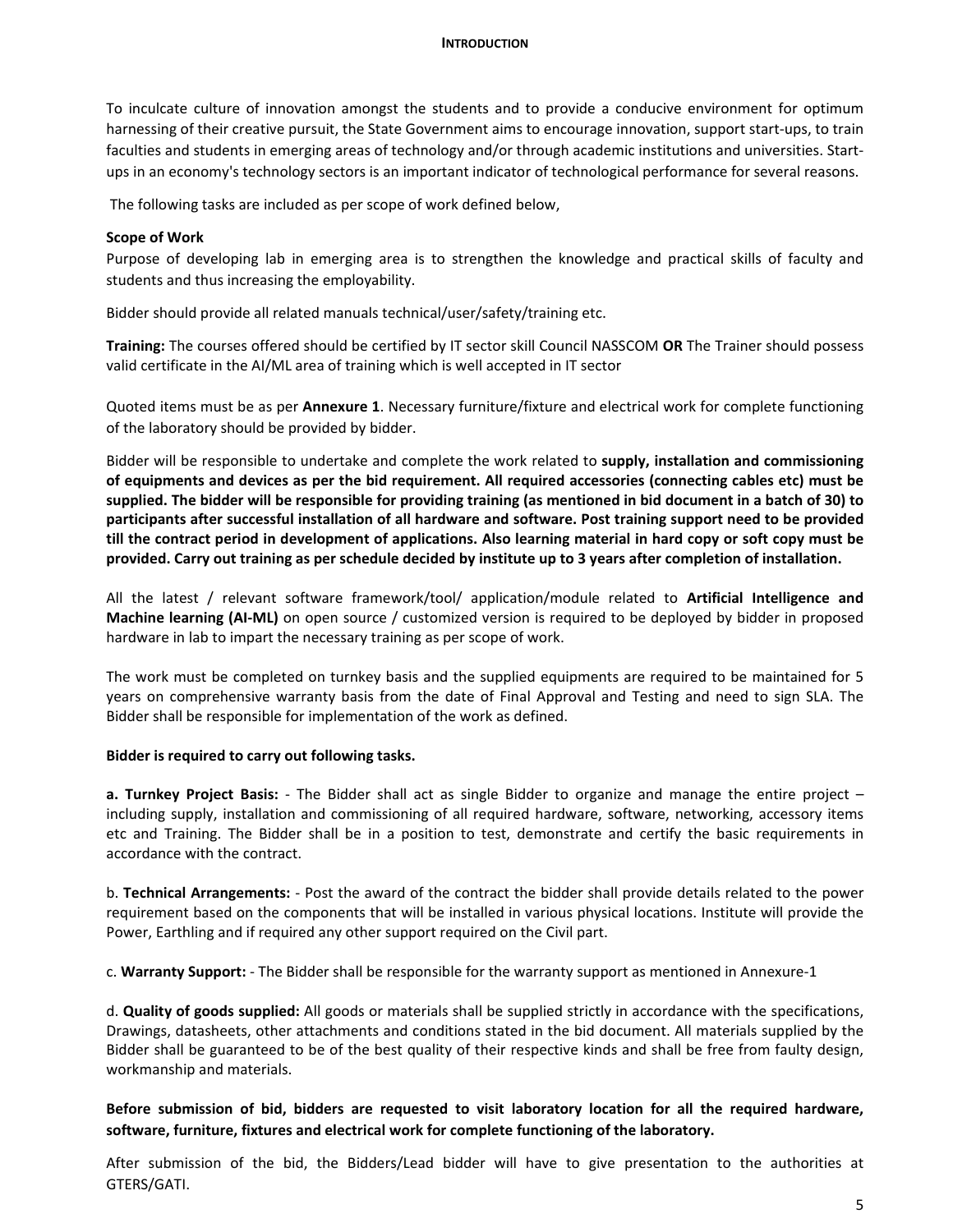1. EMD shall be uploaded by bidder in the online bid & Hard copy of EMD will have to submit within 5 days of bid opening in a sealed cover at Directorate of Technical Education, Gandhinagar with the heading "Bid No. \_\_\_\_\_\_."

EMD as mentioned above, shall be submitted either through RTGS OR in the form of Demand Draft/Banker's cheque OR in the form of an unconditional Bank Guarantee (which should be valid for 45 days beyond the bid validity); in the name of Directorate of Technical Education payable at Gandhinagar and must be submitted along with the covering letter.

Please affix the stamp of your company on the overleaf of demand draft.

Note: Failing to submit physical covers of EMD within given time limit may lead to the rejection of the bid.

- 2. The bidder/lead bidder has to submit the tender in 2 parts (1) Technical Bid and (2) Financial Bid. Which are required to be submitted online on GeM portal .
- 3. Late Bids: The bidder/lead bidder will not be able to submit the bid after bid submission date and time.
- 4. Technical bid shall consist of documents as specified later in this document. The bidder/lead bidder has to submit all technical documents duly signed by the bidder/lead bidder.
- 5. The bidder/lead bidder is required to attach the checklist & tick mark in it the documents attached. Bidder/Lead bidder is required to arrange & submit the documents as mentioned in the sequence of checklist. Please don't submit any unnecessary documents.
- 6. The EMD may be forfeited at the discretion of **Principal, L. D. College of Engineering, Ahmedabad**, on account of one or more of the following reasons:
	- a. If a Bidder/Lead bidder withdraws its bid during the period of bid validity.
	- b. If Bidder/Lead bidder does not respond to requests for clarification of their Bid
	- c. If Bidder/Lead bidder fails to co‐operate in the Bid evaluation process, and
	- d. In case of a successful Bidder/Lead bidder, if the Bidder/Lead bidder fails:
		- i. To sign the SLA as mentioned above or
		- ii. To furnish performance bank guarantee as mentioned or
		- iii. If the bidder/lead bidder is found to be involved in fraudulent practices.

### **Evaluation:**

- 1. After the closing time of submission, GIL / GoG committee will verify the submission of EMD as per bid terms and conditions. The eligibility criteria & technical evaluation will be carried out of the responsive bids.
- 2. The bidder/lead bidder who qualifies in primary scrutiny, their technical bid will be opened and will have to come to demonstrate their procedure of work. **Bidder/Lead bidder will have to demonstrate the execution plan and strength through Presentation**. In the presentation, the bidder/lead bidder will have to include the procedure they will adopt to execute, the proposed set-up, equipment brand, specifications and quantity etc. Evaluation of the presentation will be considered while deciding for the bid. Evaluation criteria is mentioned in the bid.
- 3. It is assumed that the Bidders/Lead bidder submitting the bids have gone through all bid terms & agreed with all the terms of the bid.
- 4. For Presentation, all the Bidders/Lead bidder will be informed by email.
- 5. Financial bids will be opened in online format of technically qualified Bidders/Lead bidder only.
- 6. Bidder/Lead bidder who is selected for the contract will have to sign the contract on the fixed format of **Rs. 300 Non‐Judicial Stamp paper**.
- **7. The successful bidder/lead bidder will be required to furnish Performance Bank Guarantee in two parts as per details mentioned below :** 
	- a. The successful bidder/lead bidder will be required to furnish Performance Bank Guarantee@10% of the **total value of Training (for 3 year + 2 months)** (**Total C**) in accordance with the conditions of contract within 15 days from the date of contract order from banks (operating in India having branch at Ahmedabad/ Gandhinagar) as per the G.R. no. EMD/10/2021/7729/DMO dated 28.06.2021 issued by Finance Department or further instruction issued by Finance department time to time.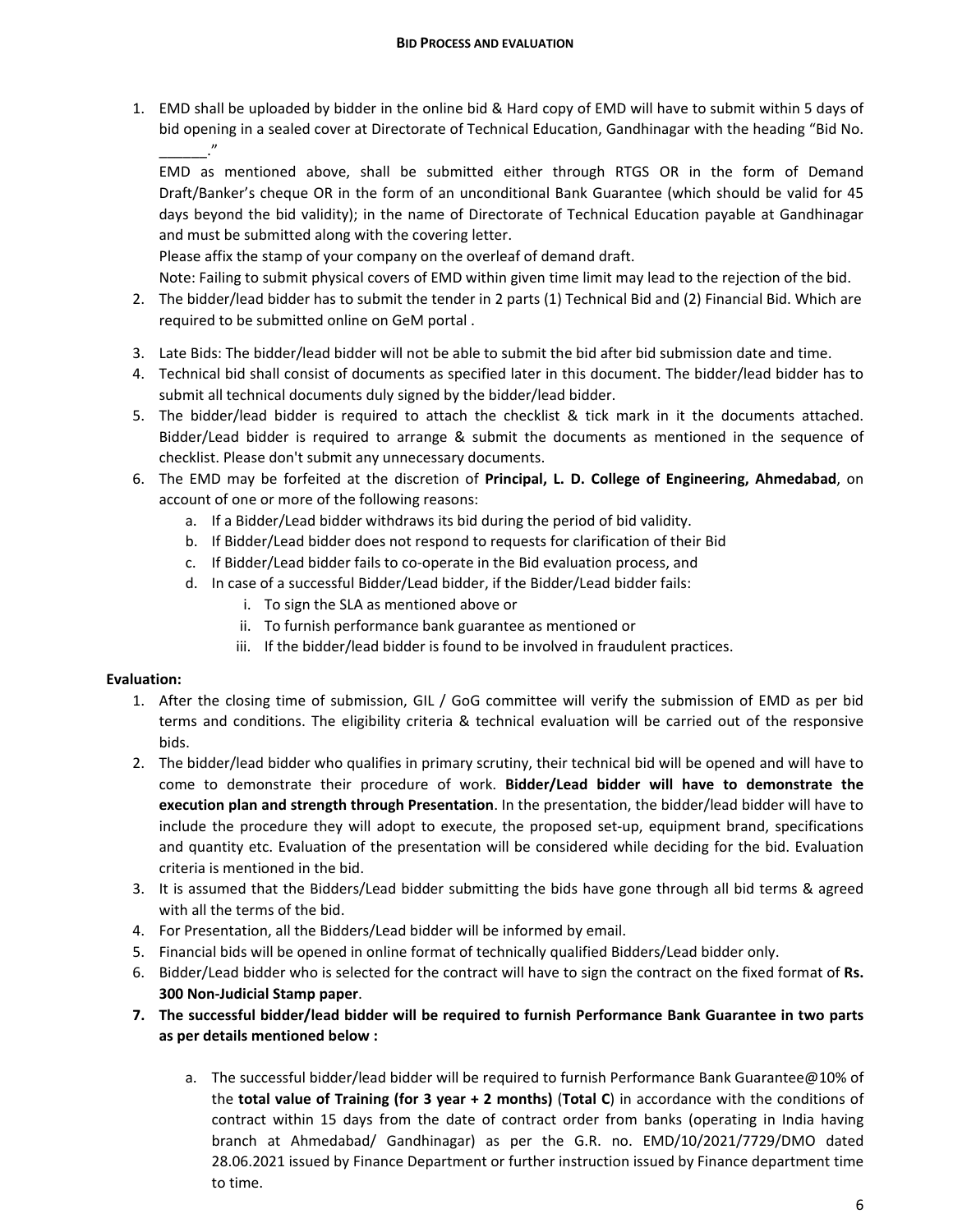b. The successful bidder/lead bidder will be required to furnish Performance Bank Guarantee@10% of the **total value of Hardware + Miscellaneous / site preparation (for 5 year + 2 months) (Total A +**  Total B) in accordance with the conditions of contract within 15 days from the date of contract order from banks (operating in India having branch at Ahmedabad/ Gandhinagar) as per the G.R. no. EMD/10/2021/7729/DMO dated 28.06.2021 issued by Finance Department or further instruction issued by Finance department time to time.

If the bidder/lead bidder fails to comply with the above requirements within the said period, the earnest money already deposited shall be applicable for forfeiture and **Principal, L. D. College of Engineering, Ahmedabad** shall purchase the items required at the risk and cost of the successful bidder/lead bidder

8. Unfinished or Conditional bid will not be entertained.

# **General terms and Conditions**

- 1. The bidder/lead bidder has to quote for all the items mentioned in the bid as per **Annexure‐1** and bidder will have to comply scope of work as specified.
- 2. The bidder/lead bidder may quote only one option (i.e. only one product can be quoted) against each item. Bidders/Lead bidder are required to mention make & model of the product. Do not write OEM against items, unless specified, as Bidders/Lead bidder is expected to give make & model of the product.
- 3. If in any case the quoted item is not available in the market, the bidder/lead bidder will have to supply higher version/replacement of that item in the quoted cost in the same time duration with prior approval of**GIL/L. D. College of Engineering, Ahmedabad**. No End of Life or End of Support product should be quoted to minimize such instances. (Make & Model quoted by the bidder/lead bidder should be available till the bid validity, duly supported for spares/OEM support for warranty period till the duration of contract).
- 4. The bid is to be quoted for full quantity mentioned in the bid document as per Annexure 1**. Bidding of partial quantity/ies will not be accepted.**
- 5. The price quoted shall include all taxes, other levies payable, all freight, packing & forwarding, transportation, insurance, loading & unloading, custom duty, labour, commissioning, erection, excise duty, other duties, other charges, etc. to supply goods at laboratory locations. Discount if offered should be included in offered price. Quoted prices shall be inclusive of all taxes.
- 6. Rates quoted should also include supply, training, installation, commissioning, erection and demonstration of machine/material/goods/instruments/equipment at our site/s in functional form and to be maintained up to contract period with training.
- 7. The items for which quotations have been submitted must be in accordance with the specifications given in **Annexure‐1**
- 8. Incomplete information of technical specification may lead to disqualification of bidder/lead bidder. Thus, the bidder/lead bidder is required to submit Sr. No. wise itemized compliance for all specifications mentioned in **Annexure‐1.**
- 9. The scope of work is mentioned in the bid. It is required to be strictly followed during the execution of work during the contract period
- 10. Technical specifications indicated are minimum specification. Bidder/Lead bidder may quote for better solution. The bidder/lead bidder should provide following with the technical bid,
	- a. Make & Model of the product
	- b. Name of Manufacturer
	- c. Technical Brochure / Manufacturer's data sheet.
	- d. Compliance statement from the OEM of the quoted product
	- e. Warranty certificate from OEM
- 11. OEM/bidder should also have spares etc. stored in India.
- 12. The rates quoted by the bidder/lead bidder shall be fixed for the duration of the contract and shall not be subject to adjustment on any account.
- 13. The tender is liable to be rejected if complete information is not given therein or if the particulars and date (if any) asked for in the scheduled tender are not fully filled in. Particular attention must be paid to delivery date and also to the particulars referred to in the condition of the contract.
- 14. Financial bids will be opened in online format of technically qualified Bidders/Lead bidder only.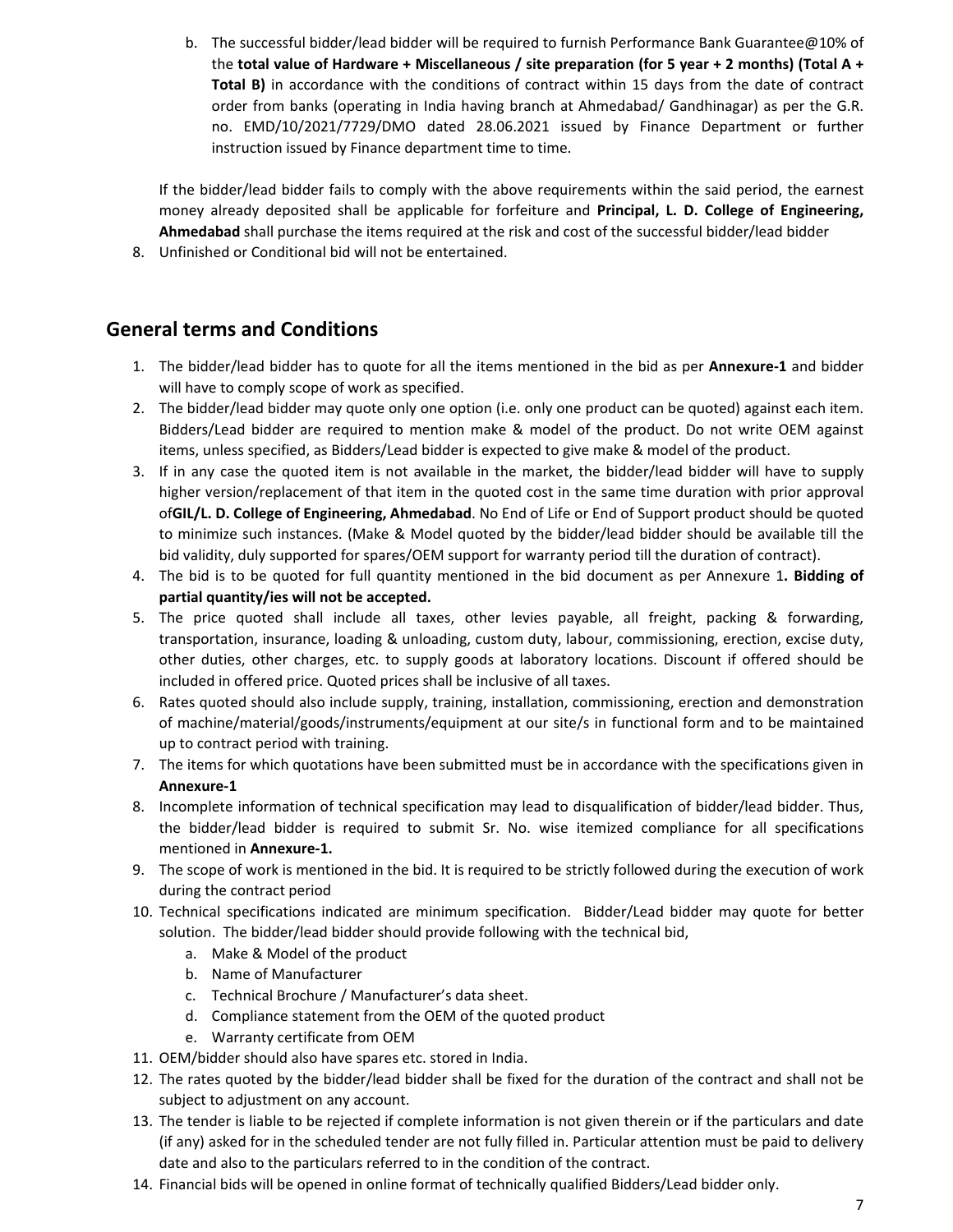- 15. Tenders not complying with the above conditions are liable to be rejected at the sole discretion of**GoG/Principal, L. D. College of Engineering, Ahmedabad** without any further reference / communication.
- 16. This tender is not transferable.
- 17. **Principal, L. D. College of Engineering, Ahmedabad** reserves the right to choose, accept or reject any or all requests or deviations or offers, in full or part and also reserve the right at any stage to reduce or increase the quantity.
- 18. All or any claim(s), dispute(s) or difference(s) arising out of or in connection with this agreement shall be subject to the jurisdiction of the courts at Ahmedabad only.
- 19. Any loss or damage caused to the article in transit/installation/testing is to be replaced by the supplier free of cost within period of **30 days**.
- 20. If any civil work is required to be done for installation and commissioning, then the supplier shall arrange the essential drawing/documents. For this, prior permission of **Principal,L. D. College of Engineering, Ahmedabad** as an authority is required to be taken by the bidder/lead bidder.
- 21. The bidder/lead bidder shall have to enter into the agreement in the prescribed Performa.
- 22. Technical experts of manufacturers/supplier should provide adequate training to all the staff involved as specified in scope of work and annexure‐1.
- 23. Instruments/Equipment/Machines/Goods should be vibration free and provided with vibration absorbing pads as per requirements if required.
- 24. Successful bidder/lead bidder has to visit the site personally and make necessary arrangements to install machine/material/goods/instruments/equipment after receiving the purchase order so that there is no delay in work and timely installation and commissioning is possible.
- 25. No bidder/lead bidder shall withdraw his rates after the tender is opened. If a bidder/lead bidder does so, his tender related deposit/s shall be forfeited, and such Bidder/Lead bidder shall be considered ineligible for work/contract in future.
- 26. Bid Currency: Prices shall be quoted in Indian Rupees only. Payment for the supply of equipment as specified in the agreement shall be made in Indian Rupees only.
- 27. Language of Bid: The bid prepared by the bidder/lead bidder, as well as all correspondence and documents relating to the bid exchanged by the bidder/lead bidder and **Principal, L. D. College of Engineering, Ahmedabad** shall be in English.
- 28. Amendment of Bidding Documents (Corrigendum/s)
	- a. At any time prior to the deadline for submission of bids, **Principal, L. D. College of Engineering, Ahmedabad** may, for any reason, whether its own initiative or in response to the clarification request by a prospective bidder/lead bidder, modify the bidding documents by amendment/Corrigendum.
	- b. The corrigendum will be published on GeM portal and **L. D. College of Engineering, Ahmedabad & GIL** website.
	- c. In order to allow prospective Bidders/Lead bidder, reasonable time to take into consideration the amendments while preparing their bids **Principal, L. D. College of Engineering, Ahmedabad**, at its discretion, may extend the deadline for the submission of bids.
- 29. **Delivery & installation**: Supply, Installation, testing of all equipment shall be completed within  **90 working days** from the date of confirmed purchase order / site readiness at laboratory location.
- 30. If successful bidder/lead bidder is found breaching any of the condition(s) of bid or supply order/work order, at any stage during the course of supply / installation or warranty period, the legal action as per rules/laws, shall be initiated against the successful bidder/lead bidder and EMD/PBG shall be forfeited, besides debarring and blacklisting the bidder/lead bidder concerned for the time period as decided by Govt., for further dealings with Government of Gujarat.
- 31. Warranty and Performance:
	- a. The Bidder/Lead bidder shall be responsible for the Comprehensive onsite warranty support for a **minimum contract period of 5 year** from the date of acceptance of goods by purchaser for the equipment to be supplied including subscription of the related software components, if any, as specified in technical specifications. Lead bidder/Bidder shall have to make necessary arrangements for additional warranty beyond manufacturer warranty, if required, for comprehensive onsite warranty.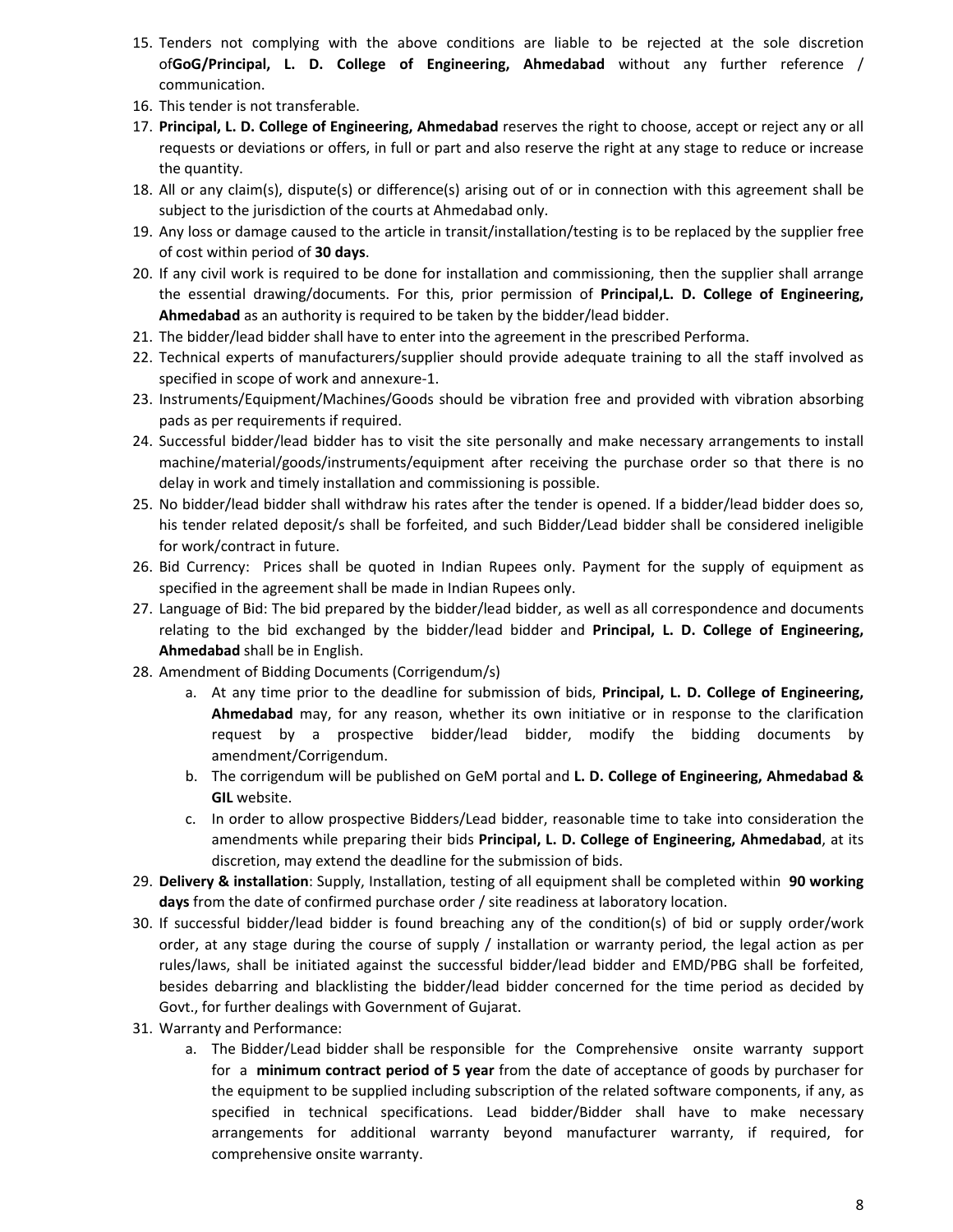- b. If any equipment gives continuous trouble, say more than 3 times in one month during the warranty period, the bidder/lead bidder shall replace the same with new equipment without any additional cost to the purchaser.
- c. Bidder/Lead bidder must ensure that the warranty support service should be available at the respective locations to provide repairing cum replacement services of human resource for training and equipment within one-week time and complaint should be acknowledged in 48 hours. Bidder/Lead bidder is required to provide the name & address & contact details of the firm for providing warranty support & repairing cum replacement service up to delivery locations and up to the duration of the contract.
- d. Maintenance Service: Free maintenance services shall be provided by the bidder/lead bidder during the period of warranty and duration of contract.
- e. In case, bidder/lead bidder is not providing satisfactory support & doing unwarranted delay in providing warranty support, **Principal, L. D. College of Engineering, Ahmedabad** reserves right to repair the equipment at risk & cost of the bidder/lead bidder.

### **32. Penalty Clause:**

Penalties for delay in delivery and installation:

- a. If the bidder/lead bidder fails to deliver and install the requisite devices, equipment, hardware, and other items within **the given time limit** , then a **sum equivalent to 1 % of per site value** shall be deducted from the payment for each calendar week of delay or part thereof.
- b. The amount of penalties for delay in delivery and installation shall be subject to a **maximum limit of 10%** of the total contract value.
- c. **Delay in excess of 5 weeks** will be sufficient for termination of the contract. In that case the Performance Bank Guarantee of the bidder/lead bidder will be forfeited.
- d. In case, the selected bidder/lead bidder does not supply the ordered items for any reason, he will be liable to pay the difference amount to the purchaser, over and above the Performance Guarantee, which purchaser have to pay to the next or other selected bidder/lead bidder for purpose of the said items.
- 33. **Principal, L. D. College of Engineering, Ahmedabad** reserves the right to change any bid condition of any item even after inviting the bids, with/without prior notification.
- 34. **Principal, L. D. College of Engineering, Ahmedabad 's** right to accept any bid and to reject any or all bids: **L. D. College of Engineering, Ahmedabad** reserves the right to accept or reject any bid, and to annul the bidding process and reject all bids at any time prior to awarding the contracts, without thereby incurring any liability to the affected bidder or Bidders/Lead bidder or any obligation to inform the affected bidder or Bidders/Lead bidder of the grounds for such decision.
- 35. Termination of Contract: For Convenience: **principal, L. D. College of Engineering** by written notice sent to Bidder may terminate the contract in whole or in part at any time for its convenience giving one month's prior notice. The notice of termination shall specify that the termination is for convenience the extent to which Bidder's performance under the contract is terminated and the date upon which such termination become effective.

For Insolvency: **principal, L. D. College of Engineering** may at any time terminate the contract by giving written notice to Bidder, if Bidder becomes bankrupt or insolvent. In this event, termination will be without compensation to Bidder, provided that such termination will not prejudice or affect any right of action or remedy that has accrued or will accrue thereafter to **principal, L. D. College of Engineering**. For Non‐ Performance: **principal, L. D. College of Engineering** reserves its right to terminate the contract in the event of Bidder's repeated failures, say more than 3 occasions in a calendar year to maintain the service level prescribed by **principal, L. D. College of Engineering**. No compensation is entertained in any case.

#### **36. Payment conditions:**

#### **For Hardware:**

- On successful completion of delivery & inspection, 70% payment will be released
- Remaining 30% payment will be released after successful installation & commissioning.

Training and other components payments will be released time to time accordingly as per written schedule provided to L1 bidder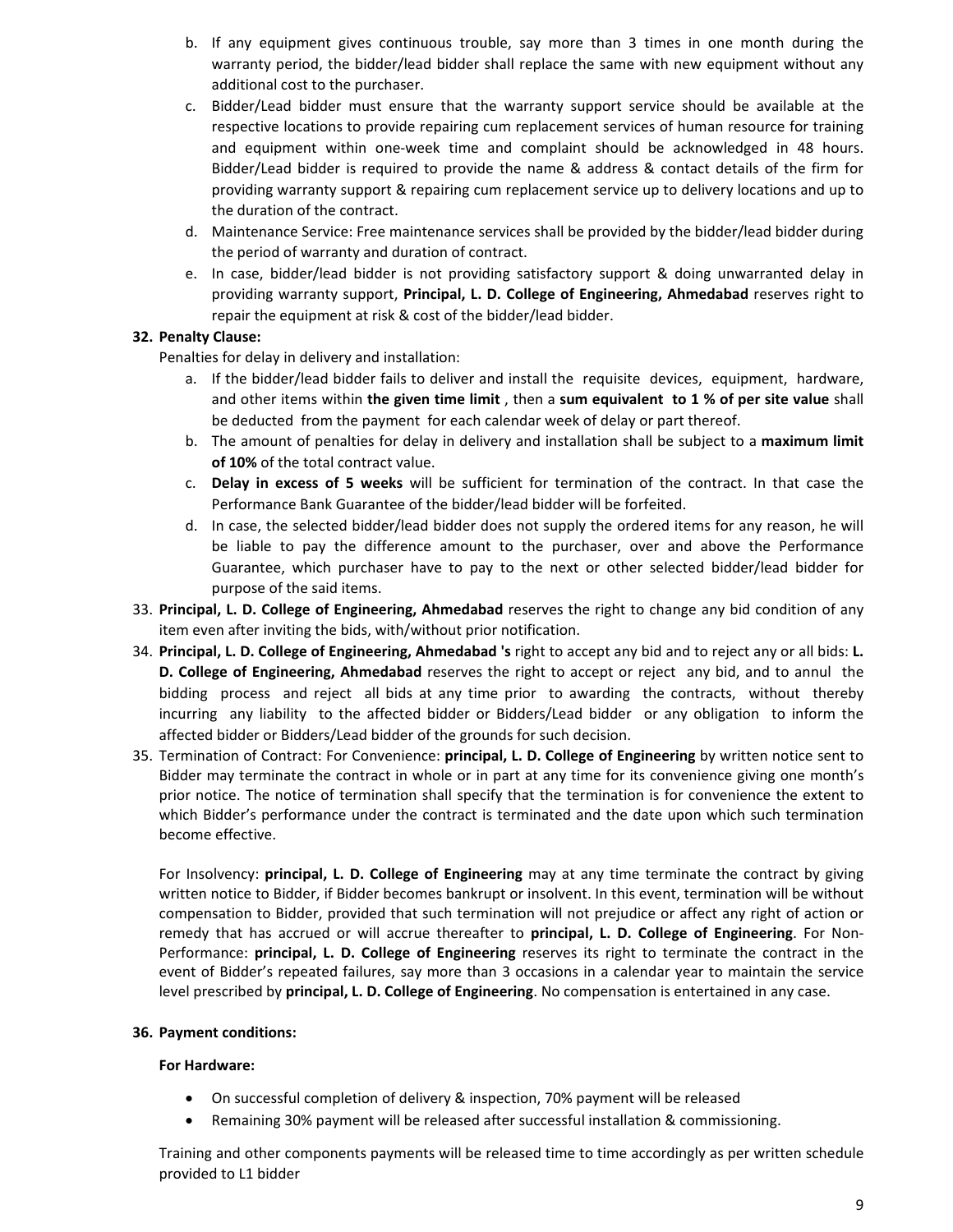# **TESTING OF EQUIPMENTS AT DEPLOYMENT:**

- The verification/inspection of the supplied items will be carried out in the manner as decided by GIL/GoG. The proper inspection facility has to be provided by the supplier(s) at their cost.
- The bidder will have to offer the inspection in the manner as decided by GIL/GoG before delivering to the respective sites. The cost of the same has to be borne by the supplier. Any deviation found in the specification of the produced goods or delivered goods after inspection from the bid specifications will lead to the cancellation of the order, forfeiture of EMD/PBG and prohibition in the participation in the future purchase of Government of Gujarat. GIL/GoG will not be responsible for any time delay which may arise due to any deviation from the bid technical specification found at the time of inspection and the bidder has to deliver and install the ordered items within prescribed time limit.

### **Bid documents to be attached**

All the Bidders/Lead bidder in case of consortium are required to submit the copy of documents as per following sequence:

- 1. Copy of firm Registration is to be submitted
- 2. Copy of Goods and Service Tax (GST) Registration is to be submitted.
- 3. Compliance sheet of specifications item wise as per Annexure‐1.
- 4. The bidder/lead bidder has to submit tender document duly filled & signed with the stamp on each page of the tender document and on the enclosures to show that, the Bidders/Lead bidder have read and understood all the details and terms & conditions of the tender thoroughly.
- 5. The list of the useful material and it's quantity, list of useful machines and it's quantity and details of the monitoring system if any required to be used, etc. is required to be included in the presentation.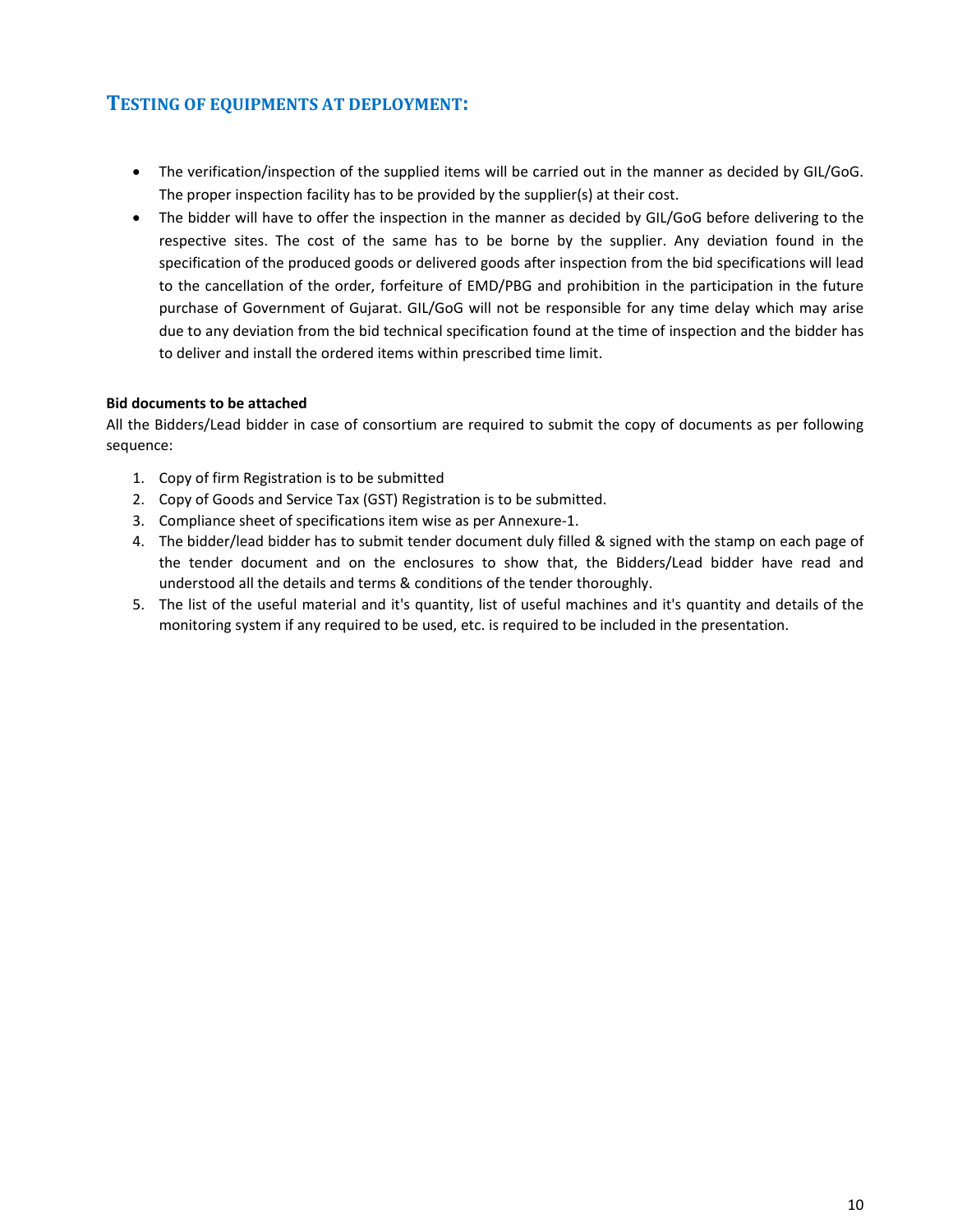### **Annexure 1:**

# **Equipment Specifications for Artificial Intelligence and Machine Learning (AI‐ML) Lab ‐ Providing items at L. D. college of Engineering, Ahmedabad**

| Sr No | <b>Item Name</b> | Quantity | <b>Comprehensive onsite Warranty Years</b> |
|-------|------------------|----------|--------------------------------------------|
| ı.    | Server           |          |                                            |
| z.    | <b>NAS</b>       |          |                                            |
| 3.    | Rack             |          |                                            |
| -4.   | <b>UPS</b>       |          |                                            |
| 5.    | Network Switch   |          |                                            |
| 6.    | Desktop          | 120      |                                            |
|       | Laptop           |          |                                            |

### **Summary AI ML Lab items**

# **Miscellaneous / site preparation**

| Sr.<br>No.     | <b>Item Name</b>                                                                                                                                                                                                                                                                                                                                                                                                                                                                                                                                      | <b>Item Description</b> | Qty            |
|----------------|-------------------------------------------------------------------------------------------------------------------------------------------------------------------------------------------------------------------------------------------------------------------------------------------------------------------------------------------------------------------------------------------------------------------------------------------------------------------------------------------------------------------------------------------------------|-------------------------|----------------|
|                |                                                                                                                                                                                                                                                                                                                                                                                                                                                                                                                                                       |                         |                |
| $\mathbf{1}$   | Air Conditioner (split AC with invertor with Min. 3 star rating)                                                                                                                                                                                                                                                                                                                                                                                                                                                                                      | $1.5$ Ton               | $\overline{2}$ |
| $\overline{2}$ | Air Conditioner for Computer Lab<br>(split AC with invertor with Min. 3 star rating)                                                                                                                                                                                                                                                                                                                                                                                                                                                                  | 2 Ton                   | 11             |
| 3              | Necessary Electrification with standard ISI make<br>cable/plug/socket /switch to be done in a lab for required<br>items to be supplied under this bid.                                                                                                                                                                                                                                                                                                                                                                                                |                         | 260            |
| 4              | Projector<br><b>Minimum Specifications:</b><br>√ Technology: LCD/DLP<br>$\checkmark$ Resolution: 1024*768 or higher<br>← Brightness (lumens): 3500 or higher<br>√ Type of Projector: Standard Throw / Short throw<br>or higher<br>$\checkmark$ 5 Year Warranty                                                                                                                                                                                                                                                                                        | With motorised screen   | $\overline{2}$ |
| 5              | Wall Mount Fan                                                                                                                                                                                                                                                                                                                                                                                                                                                                                                                                        |                         | 20             |
| 6              | Multi-functional Duplex printer without fax (Print, scan,<br>Copy)<br><b>Minimum Specifications:</b><br>$\checkmark$ Fax Feature: NO<br>$\checkmark$ Paper Size: A4<br>← Duplex Feature: Yes<br>$\checkmark$ Printing technology: Laser<br>$\checkmark$ Type of Printing : Mono<br>$\checkmark$ Flatbed Size: A4<br>$\checkmark$ Scanning Feature Availability : Yes<br>$\checkmark$ Network connectivity : Yes<br>√ Original Document Feeder Type: Platen OR<br>DADF/RADF OR ADF<br>$\checkmark$ 20ppm or higher<br>5 years warranty<br>$\checkmark$ |                         | 4              |
| $\overline{7}$ | Computer Chair                                                                                                                                                                                                                                                                                                                                                                                                                                                                                                                                        | Fix                     | 130            |
| 8              | <b>Computer Table</b>                                                                                                                                                                                                                                                                                                                                                                                                                                                                                                                                 |                         | 60             |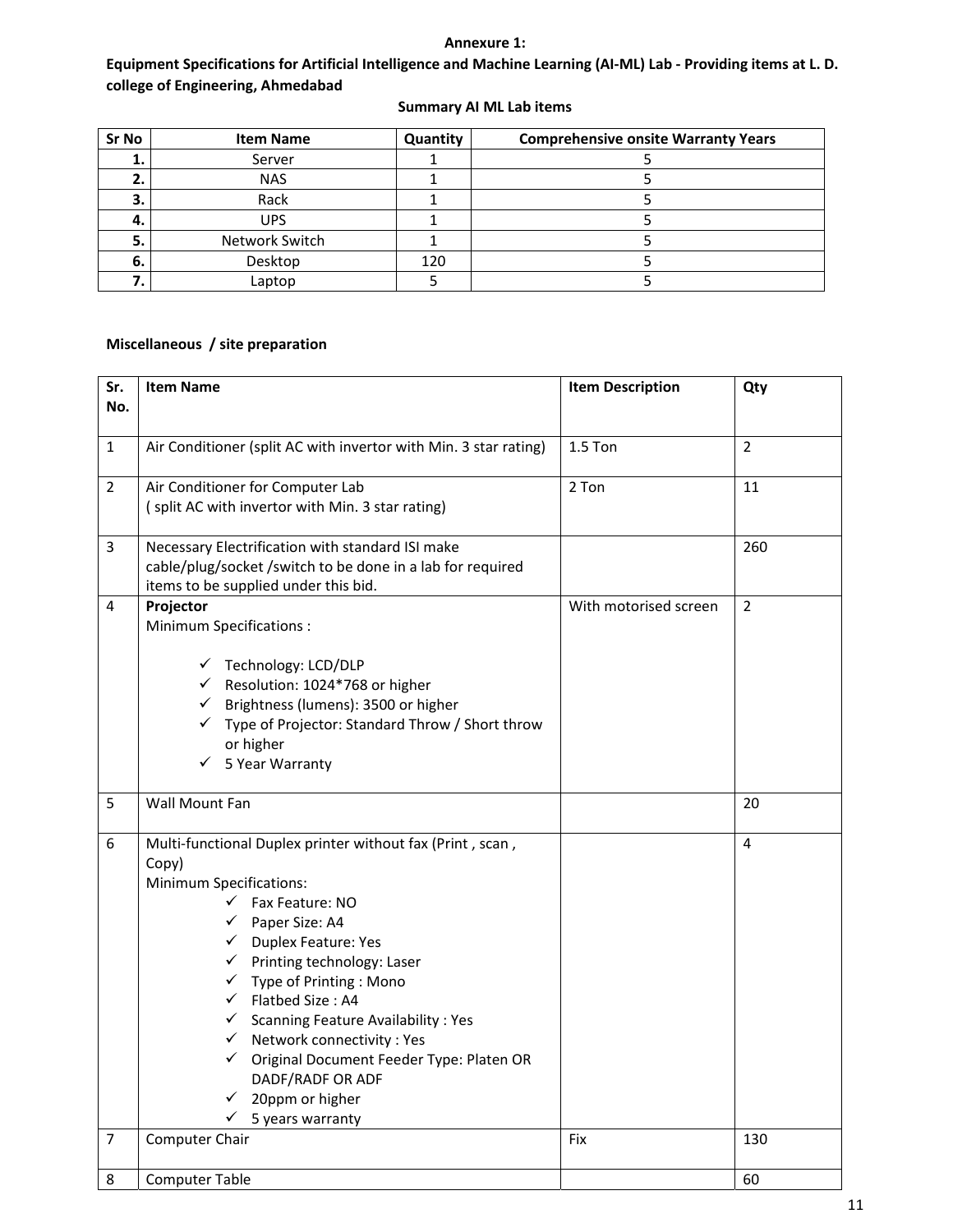| 9  | Soft Board for Lab                                                                                                                                                                                                                                                                                                                                                                                                                                                                                                                                                                                                                                                                                                                                                                                                                                                                                                                                                                                                                                                                                                                                                                                                                                                                                                                                                                                                                                                                                                                                                                                                                                                                                                           | 3 feet x4 feet                                                      | 8            |
|----|------------------------------------------------------------------------------------------------------------------------------------------------------------------------------------------------------------------------------------------------------------------------------------------------------------------------------------------------------------------------------------------------------------------------------------------------------------------------------------------------------------------------------------------------------------------------------------------------------------------------------------------------------------------------------------------------------------------------------------------------------------------------------------------------------------------------------------------------------------------------------------------------------------------------------------------------------------------------------------------------------------------------------------------------------------------------------------------------------------------------------------------------------------------------------------------------------------------------------------------------------------------------------------------------------------------------------------------------------------------------------------------------------------------------------------------------------------------------------------------------------------------------------------------------------------------------------------------------------------------------------------------------------------------------------------------------------------------------------|---------------------------------------------------------------------|--------------|
| 10 | White Board for Lab                                                                                                                                                                                                                                                                                                                                                                                                                                                                                                                                                                                                                                                                                                                                                                                                                                                                                                                                                                                                                                                                                                                                                                                                                                                                                                                                                                                                                                                                                                                                                                                                                                                                                                          | 2 feet x2 feet                                                      | 4            |
| 11 | Civil Work                                                                                                                                                                                                                                                                                                                                                                                                                                                                                                                                                                                                                                                                                                                                                                                                                                                                                                                                                                                                                                                                                                                                                                                                                                                                                                                                                                                                                                                                                                                                                                                                                                                                                                                   | Partitioning for Lab and<br>faculty cabin at<br>different locations |              |
| 12 | <b>COPIER MACHINE</b>                                                                                                                                                                                                                                                                                                                                                                                                                                                                                                                                                                                                                                                                                                                                                                                                                                                                                                                                                                                                                                                                                                                                                                                                                                                                                                                                                                                                                                                                                                                                                                                                                                                                                                        |                                                                     | $\mathbf{1}$ |
| 13 | Steel cupboard                                                                                                                                                                                                                                                                                                                                                                                                                                                                                                                                                                                                                                                                                                                                                                                                                                                                                                                                                                                                                                                                                                                                                                                                                                                                                                                                                                                                                                                                                                                                                                                                                                                                                                               |                                                                     | 10           |
|    | <b>Minimum Specifications:</b><br>Without locker/drawer conforming to IS-3312/84 having<br>1950±10 mm (H) x 910±10 mm (W) x 490±05 mm depth. Each<br>cupboard will have four adjustable shelves of 1.2 mm thick<br>MS CRCA sheet, making five compartments. Shelf supports on<br>four brackets of 1.2 mm thick MS CRCA Sheet. Pedestal is of<br>peripheral type of 125±5 mm (H) having thickness of 1.2 mm<br>made from MS CRCA sheet. Door panels, side & back panels<br>shall be made out of 1.2 mm MS thick sheet. Sheet must be<br>conforming to IS-513/1994.<br>Cabinet should be fitted with 3 way bolting device and with<br>six precision cut ISI Mark -Brass Heavy duty lever lock<br>conforming to IS 729/79 (Reaffirmed 2001) with chrome<br>plated handle conforming to IS 742/1981 (is must). The lock<br>should be as per IS and key should not be interchangeable.<br>The locking arm must be pass from two guideways on both<br>side. The locking plate thickness is 2.00 mm.<br>Phosphate Traeatment: the unit is to be Epoxy Polyester<br>Powder coated to the thickness of 50 micron $(+/- 5)$ . Sheets to<br>undergo 6 tank of Anti-Rust Pre-treatment: Degreasing<br>(Protective Oil layer), Water Rinse (Removes the chamicals),<br>Phosphating (Form an insoluble metal phosphate surface),<br>Passivation (Reduce the corrossion rate of metal surface). The<br>Pre-treated sheet then to be powder coated.<br>Powder Coating: Surface coating to be applied in the form of<br>powder and on curing to produce a protective coating of dark<br>grey structure finish shade with more than 50 microns thick<br>layer.<br>Poor workmanship may be one of the reason to reject the<br>sample and goods. |                                                                     |              |
| 14 | Required network cabling with 4 no. 24 port switch with all                                                                                                                                                                                                                                                                                                                                                                                                                                                                                                                                                                                                                                                                                                                                                                                                                                                                                                                                                                                                                                                                                                                                                                                                                                                                                                                                                                                                                                                                                                                                                                                                                                                                  |                                                                     | 1            |
|    | accessories along with cable laying. (including I/O, Patch cords<br>etc) for 80 points at various locations with 5 year warranty                                                                                                                                                                                                                                                                                                                                                                                                                                                                                                                                                                                                                                                                                                                                                                                                                                                                                                                                                                                                                                                                                                                                                                                                                                                                                                                                                                                                                                                                                                                                                                                             |                                                                     |              |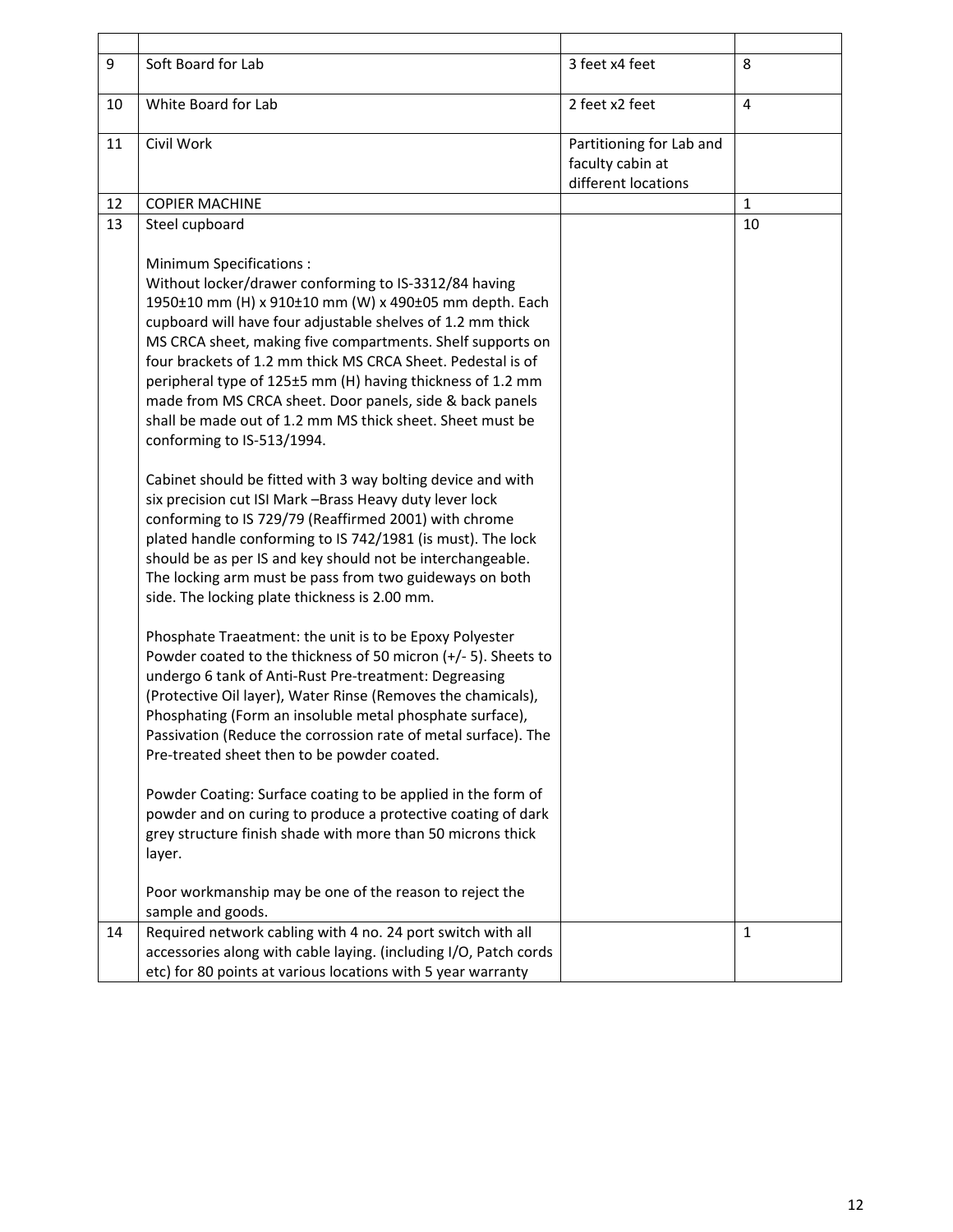# **TECHNICAL SPECIFICATIONS**

Bidder must quote/offer product with min. specifications as mentioned below only and evaluation will be carried out on following specifications:

| Sr. | Item and its Description |                                                                                                                                                                                                                                                          |
|-----|--------------------------|----------------------------------------------------------------------------------------------------------------------------------------------------------------------------------------------------------------------------------------------------------|
| No. |                          |                                                                                                                                                                                                                                                          |
| 1   | <b>Server</b>            |                                                                                                                                                                                                                                                          |
|     | Processor                | Intel / AMD based processor (2.0 GHz, 100MB L3 cache, 20<br>core)<br>The server proposed should support a minimum of 40<br>parallel simultaneous threads per socket                                                                                      |
|     | Memory                   | latest Red Hat License Core Count of quantity - 40<br>Min. 256GB DDR4 memory @ 2400Mhz scalable to 2048GB                                                                                                                                                |
|     | GPU                      | Up to 2 x NVIDIA Tesla GPUs with 32 GB GPU Memory<br>based on the NVIDIA SXM2 form factor connectors.<br>Required Number of GPUs - 2<br>Rated at 125 TFLOPs per GPU for deep learning, with mew<br>640 Tensor Cores per GPU<br>Should support NVLink 2.0 |
|     | <b>Disk</b>              | The server should support SSD and SATA storage as well as<br>a hybrid pool<br>Internal disks should support RAID 1+0                                                                                                                                     |
|     | Storage                  | 4 no. 2TB 7.2k RPM 5xx SATA SFF                                                                                                                                                                                                                          |
|     | I/O Subsystem            | 4 x PCIe Gen4 slots                                                                                                                                                                                                                                      |
|     | Containerization and     | The server shall support maximum of 100 Gb/s EDR<br>Functional redundancy at an adapter level should be<br>provided<br>The server should support virtualization through KVM                                                                              |
|     | Orchestration            | The server should support containerization through Docker<br>The server should support the use of Kubernetes as an<br>open-source container orchestration system                                                                                         |
|     | Miscellaneous            | The server should have dedicated system management<br>port(s).<br>System management should be through a dedicated<br>adapter / integrated system management port.                                                                                        |
|     | <b>Operating System</b>  | The server should be OEM certified to run one of the<br>following operating systems: RHEL, & Ubuntu                                                                                                                                                      |
|     | Power & Cooling          | The maximum rated power (watts) and cooling (BTU/hr) for<br>the server should be provided. Two Power Cord 4.3m<br>(14.10-foot), Drawer to PDU, 250V/16A                                                                                                  |
|     | Management               | Single management console shall be offered.                                                                                                                                                                                                              |
|     | Console                  | The management console must be on server-class system &<br>Ethernet adapters or integrated on the host server                                                                                                                                            |
|     |                          | Management console should be located in the same data<br>center as the servers.                                                                                                                                                                          |
|     |                          | The management console shall be capable of managing<br>multiple physical servers at the same time.                                                                                                                                                       |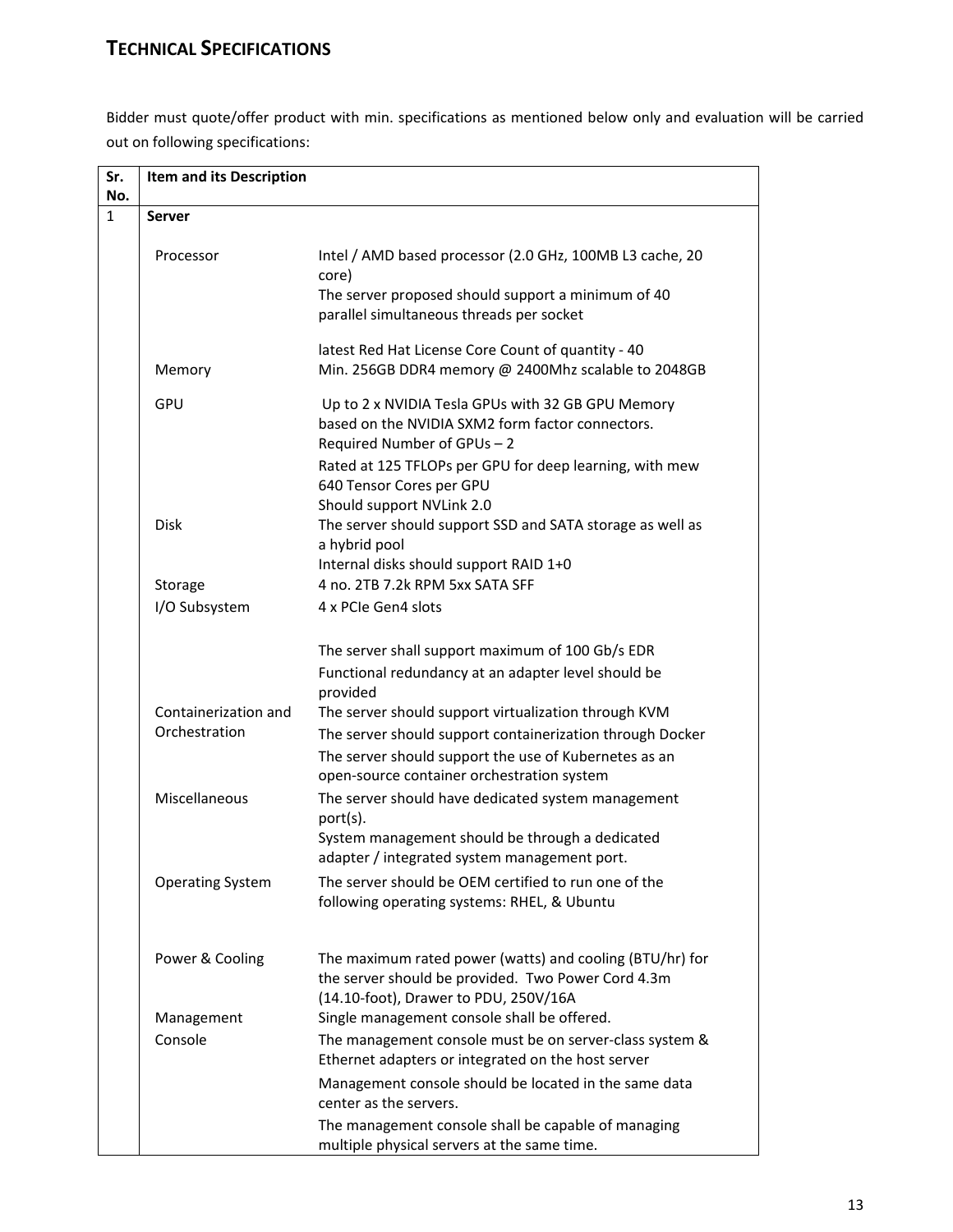|                |                                   | The management console shall be capable of connecting to<br>the physical servers over the LAN or a out-of-band vLAN. |
|----------------|-----------------------------------|----------------------------------------------------------------------------------------------------------------------|
|                |                                   | Connection to the management console shall be secure<br>using SSH protocols.                                         |
|                | Software                          | Red Hat Enterprise Linux 8 for Power (Academic edition)                                                              |
|                |                                   | Two Supply - RHEL 8 for Power                                                                                        |
|                |                                   | Two Per Svr 1 Skt pair w 1 PN and up to 2 VN w 5yr PRM                                                               |
|                |                                   | Sub<br>Support Line for Linux on Power - 5 Year                                                                      |
|                |                                   | 5 Yr Support Line for Linux 24x7 per Server                                                                          |
|                |                                   |                                                                                                                      |
|                |                                   | OEM of the product quoted should be ISO 9001:2008<br>Process Certified OEM for manufacturing                         |
| $\overline{2}$ | <b>NAS</b>                        |                                                                                                                      |
|                | Form Factor                       | 2U rack-mount system                                                                                                 |
|                | Processor                         | Intel Xeon Bronze 3204 1.9G, 6C/6T, 9.6GT/s, 8.25M Cache, No                                                         |
|                |                                   | Turbo, No HT (85W) DDR4-2133                                                                                         |
|                | Chassis                           | Chassis with up to 12 x 3.5" HDDs on BP, 4 x 3.5" HDDs on MP                                                         |
|                |                                   | and 2 x 3.5" HDDs Flexbay, 1 and 2CPU Configuration                                                                  |
|                | Memory                            | 16 GB (Single Module) or higher                                                                                      |
|                | HDD                               | 5 x 8TB 7.2K RPM NLSAS 12Gbps 512e 3.5in Hot-plug Hard Drive                                                         |
|                |                                   | 2 x 480GB SAS 12Gbps 2.5in Flex Bay Hard Drive, 3.5in HYB<br><b>CARR</b>                                             |
|                | <b>Raid Controller</b>            | Standard Raid Controller with 2 GB NV Cache                                                                          |
|                | <b>NIC</b>                        | Dual Port 10GbE BASE-T & Dual Port 1GbE BASE-T                                                                       |
|                | File Access                       | CIFS, NFS, FTP, SMB3.0, SMB Direct (RDMA)                                                                            |
|                | Protocols                         |                                                                                                                      |
|                | <b>Block Access</b><br>Protocols  | Microsoft iSCSI target                                                                                               |
|                | Operating                         | Microsoft Windows Storage Server 2019 Standard Edition or                                                            |
|                | System                            | Academic edition                                                                                                     |
|                | Power Supply                      | Redundant hot-plug 750W or better                                                                                    |
|                | Fans                              | High-performance redundant fans                                                                                      |
|                | Warranty                          | 5 Yr 24x7 Onsite Support & OEM Warranty                                                                              |
|                |                                   | OEM of the product quoted should be ISO 9001:2008 Process<br>Certified OEM for manufacturing                         |
| 3              | <b>Rack</b>                       |                                                                                                                      |
|                | Rack Size:                        |                                                                                                                      |
|                | Side Panel and Bottom Panel       | 42U 800mm x 1100mm, with front and back perforated door, levelling feet & castors, with                              |
|                | Rack Cable Manager:               |                                                                                                                      |
|                |                                   | 2x Vertical Cable Manager for 800mm Wide 42U                                                                         |
|                |                                   | 1U Depth Adjustable Fixed shelf 250Lbs Black (Qty 1)                                                                 |
|                | Rack Power:                       |                                                                                                                      |
|                |                                   | 2 x Basic, Standard, 16A, 230V, Vertical, (20) IEC C13,                                                              |
|                |                                   | (4) IEC C19, 3 m power cord with 2P+E (IP44), Black                                                                  |
|                | Rack Standard Inclusion:          |                                                                                                                      |
|                | *Single flat front mesh door      |                                                                                                                      |
|                | *Double flat rear mesh doors      |                                                                                                                      |
|                | *Roof top with cable entry plates |                                                                                                                      |
|                |                                   | *2 pairs of side panels, top and bottom                                                                              |
|                |                                   | *4 x (19") EIA-310 vertical mounting rails                                                                           |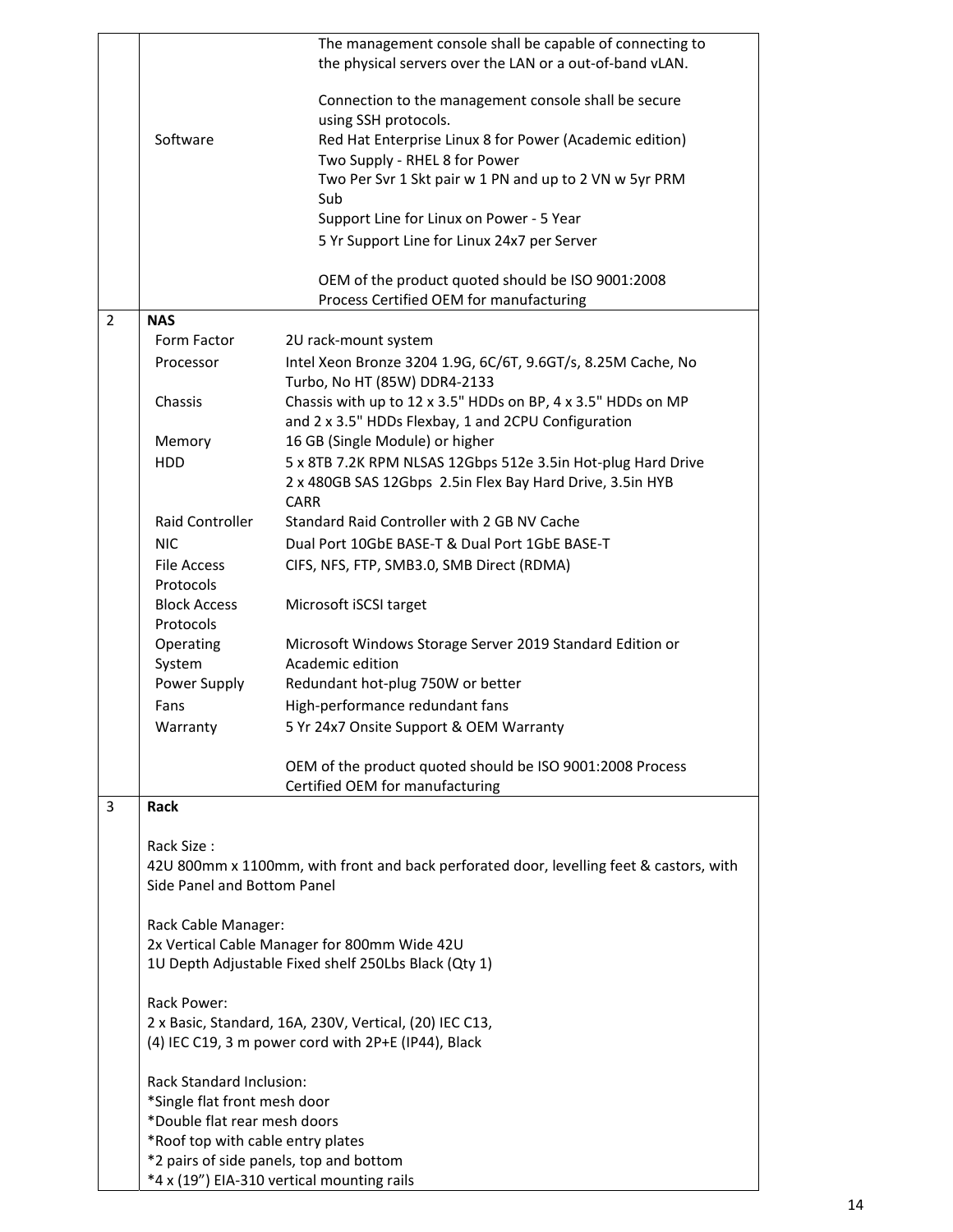|              | *4 fast deploying levelling feet and 4 casters |                                                                                  |  |  |
|--------------|------------------------------------------------|----------------------------------------------------------------------------------|--|--|
|              |                                                | *2 x Vertical PDU / cable management tray ready for dual PDU                     |  |  |
|              | mounting                                       |                                                                                  |  |  |
|              | *All rack panels are inherently grounded       |                                                                                  |  |  |
|              | *50 sets of captive M6 nuts and M6 screws      |                                                                                  |  |  |
|              | *1 set of Integrated baying kit                |                                                                                  |  |  |
|              | *Open bottom area (optional cover)             |                                                                                  |  |  |
|              |                                                |                                                                                  |  |  |
|              |                                                |                                                                                  |  |  |
| Shelf:       |                                                |                                                                                  |  |  |
|              | 1U Depth Adjustable Fixed shelf 250Lbs Black   |                                                                                  |  |  |
|              |                                                |                                                                                  |  |  |
|              |                                                | OEM of the product quoted should be ISO 9001:2008 Process Certified OEM for      |  |  |
|              | manufacturing                                  |                                                                                  |  |  |
| 4            |                                                | <b>5KVA UPS</b>                                                                  |  |  |
|              |                                                |                                                                                  |  |  |
|              |                                                |                                                                                  |  |  |
|              |                                                | Online UPS with PWM Technology suitable for single Phase AC input voltage        |  |  |
|              |                                                | UPS shall be housed in rugged enclosure made of M.S. Sheet 1.2 mm                |  |  |
|              |                                                | (minimum) thick, aesthetically finished, duly pre-treated and powder coated.     |  |  |
|              |                                                | UPS shall be free from workmanship defects, sharp edges, nicks, scratches, burs  |  |  |
|              |                                                | etc. All fasteners shall be fixed properly. The equipment shall be complete with |  |  |
|              |                                                | all parts and all parts shall be functional                                      |  |  |
|              |                                                | Enclosures shall conform to protection requirement of IP2L1 to ISI:3947 (Part    |  |  |
|              |                                                | 1)/1993 (reaffirmed 1998)                                                        |  |  |
|              |                                                |                                                                                  |  |  |
|              | Certifications                                 | UPS should meet CE and ROHS standards (Pls submit certificates along with bid)   |  |  |
|              | <b>Bypass Switch</b>                           | Manual and Static by-pass switch shall be provided for maintenance of UPS with   |  |  |
|              |                                                | provision for Enable/Disable of Bypass mode                                      |  |  |
|              |                                                | UPS shall supply output power and charging current at the same time              |  |  |
| Switching    |                                                | Switching Device shall be IGBT                                                   |  |  |
| Device       |                                                |                                                                                  |  |  |
|              |                                                | Switching frequency shall be 19 KHz or above                                     |  |  |
|              |                                                | UPS shall be provided with USB & serial communication port RS 232 for            |  |  |
|              |                                                | computer interface for data exchange of electrical parameters of UPS like        |  |  |
|              |                                                |                                                                                  |  |  |
|              |                                                | voltage, current, frequency, charging status, mode of operation etc.             |  |  |
| Rating       |                                                | The rating specified is a unity power factor                                     |  |  |
|              |                                                |                                                                                  |  |  |
| <b>INPUT</b> |                                                |                                                                                  |  |  |
|              | Voltage Range                                  | $160 V - 280 V$                                                                  |  |  |
|              | Frequency                                      | 50 Hz +/- 10% Hz                                                                 |  |  |
| Range        |                                                |                                                                                  |  |  |
| Phase        |                                                | Single Phase AC                                                                  |  |  |
| OUTPUT       |                                                |                                                                                  |  |  |
|              |                                                |                                                                                  |  |  |
| Voltage      |                                                | 230 V +/-2% (with alternative setting for 220V +/-2%)                            |  |  |
|              | Regulation                                     |                                                                                  |  |  |
| Output       |                                                | 50 Hz +/- 1 Hz Single Phase (In inverter mode)                                   |  |  |
|              | Frequency                                      |                                                                                  |  |  |
| Voltage      |                                                | From on load to full load Should be within +/-1% in both the cases, UPS shall    |  |  |
| regulation   |                                                | also have facility for operation in synchronous mode in which output frequency   |  |  |
|              |                                                | shall be same as that of mains frequency                                         |  |  |
| Harmonic     |                                                | 3% max. on resistive load                                                        |  |  |
| Distortion   |                                                |                                                                                  |  |  |
|              |                                                |                                                                                  |  |  |
|              | Communication                                  | Fully functional SNMP card required; RS 232 & USB port with software for UPS     |  |  |
|              |                                                | status monitoring                                                                |  |  |
| Efficiency   |                                                | At rated Output voltage and Frequency                                            |  |  |
| Inverter     |                                                | 90% (min)                                                                        |  |  |
| Overall      |                                                | 85% (min)                                                                        |  |  |
|              | <b>Power Factor</b>                            |                                                                                  |  |  |
|              | Load Power                                     | Better than 0.65 lagging                                                         |  |  |
|              |                                                |                                                                                  |  |  |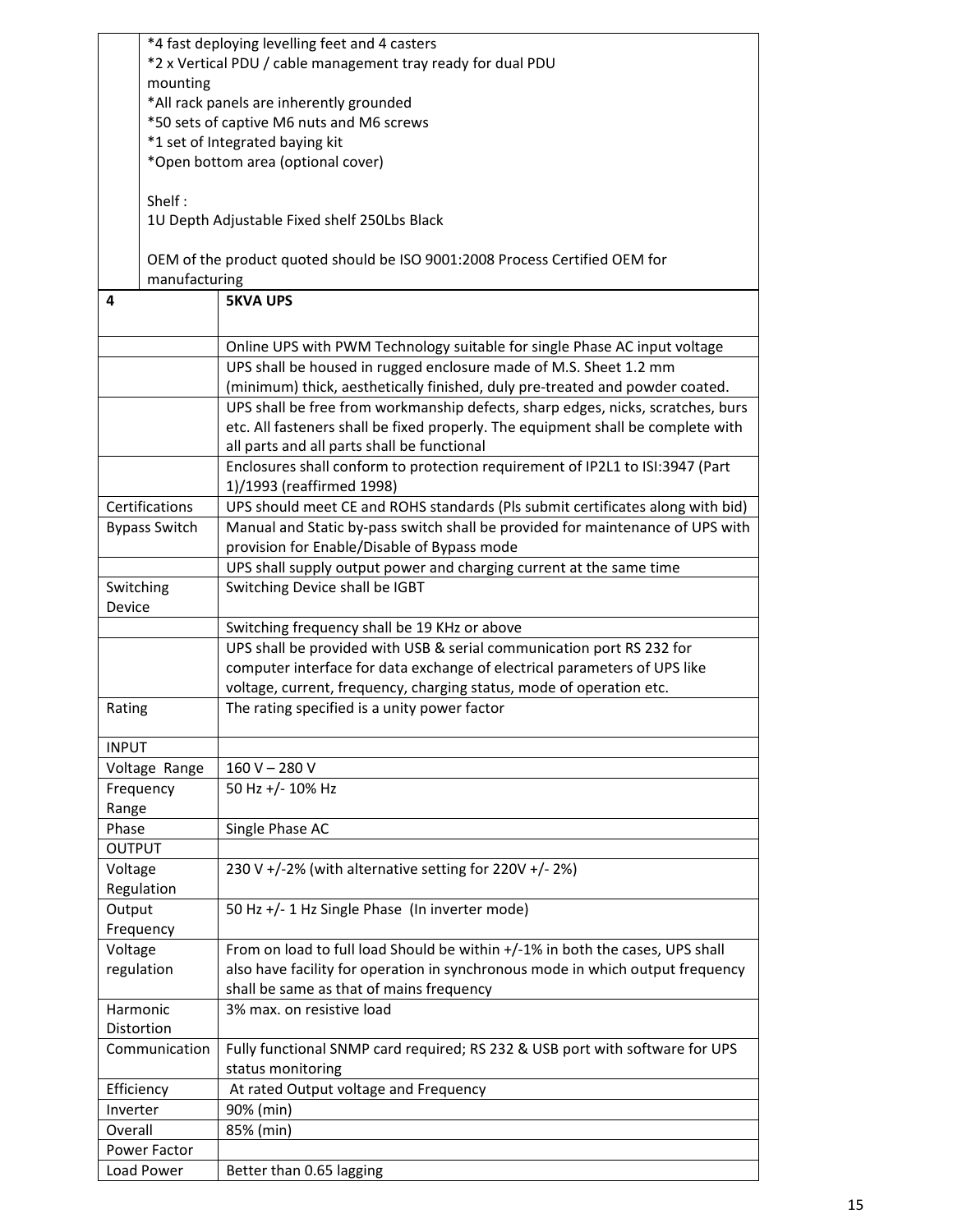| Factor                                                   |                       |                                                                                      |  |  |  |
|----------------------------------------------------------|-----------------------|--------------------------------------------------------------------------------------|--|--|--|
| UPS power                                                |                       | Better than 0.9 lagging                                                              |  |  |  |
| factor                                                   |                       |                                                                                      |  |  |  |
| Over load                                                |                       | UPS shall withstand 20% overload for 5 minutes and 50% overload for 1 minute         |  |  |  |
|                                                          | <b>ENVIRONMENT</b>    | Noise Level - less than 55 db at a distance of 1 meter                               |  |  |  |
|                                                          | Protection            | Over voltage, short circuit and overload at UPS output terminal, Under voltage       |  |  |  |
|                                                          |                       | at battery terminal, Overshoot and undershoot shall not be greater than 4% of        |  |  |  |
|                                                          |                       | rated voltage for duration of 60 msec                                                |  |  |  |
|                                                          | Indicators            | Mains Presence, Battery Charging and Discharging, Low battery voltage                |  |  |  |
|                                                          | Digital meters        | "Input AC Voltage, Output AC Voltage, I/o Frequency, O/p Frequency, Output           |  |  |  |
|                                                          |                       | Current, Battery Voltage, Load Percentage, Battery Backup available in               |  |  |  |
|                                                          |                       | percentage, (with LED \ LCD display)"                                                |  |  |  |
| Misc                                                     |                       | ECO Mode Operation with Enable/Disable function                                      |  |  |  |
|                                                          |                       | Emergency Power Off (EPO)                                                            |  |  |  |
|                                                          |                       | UPS to be compatible with DG supply                                                  |  |  |  |
|                                                          |                       | Cables: With all necessary cables and plug and Battery links                         |  |  |  |
|                                                          |                       | Rack: Suitable Metallic Rack for housing of SMF Batteries to be provided             |  |  |  |
|                                                          | <b>Battery Detail</b> | 8000 VAH for 5 KVA - 60 min                                                          |  |  |  |
|                                                          | <b>Battery Type</b>   | Sealed Maintenance Free (VRLA)                                                       |  |  |  |
|                                                          | <b>Battery Make</b>   | Battery Sr. No on OEM Letter Head with Warranty Assurance of 1 years at the          |  |  |  |
|                                                          |                       | time of delivery)                                                                    |  |  |  |
| 5                                                        |                       | Network Switch (24 port)                                                             |  |  |  |
|                                                          | Form Factor           | Switch should be 1U and rack mountable in standard 19" rack.                         |  |  |  |
|                                                          | Ports                 | 2 x Switch must have:                                                                |  |  |  |
|                                                          |                       |                                                                                      |  |  |  |
|                                                          |                       | • 20x 10G 10GBase-T copper ports<br>● 4x 10G SFP+ uplinks                            |  |  |  |
|                                                          | <b>Stack Cable</b>    | 4 x Stack Cable                                                                      |  |  |  |
|                                                          |                       |                                                                                      |  |  |  |
| Power Supply<br>Switch should have internal Power supply |                       |                                                                                      |  |  |  |
|                                                          |                       |                                                                                      |  |  |  |
| 6                                                        | <b>Desktop</b>        |                                                                                      |  |  |  |
|                                                          |                       |                                                                                      |  |  |  |
|                                                          | ٠                     | 10th Generation Intel® Core™ i7 OR AMD Ryzen 7 Processor or higher                   |  |  |  |
|                                                          | $\bullet$             | <b>Integrated Graphics</b>                                                           |  |  |  |
|                                                          | ٠                     | 16GB DDR4 (Single Module) RAM                                                        |  |  |  |
|                                                          |                       | 512Gb SSD & 1Tb SATA drive                                                           |  |  |  |
|                                                          | $\bullet$             | Monitor: 23.8" or higher wide screen LED Backlit based TFTs, Resolution - 1920*1080  |  |  |  |
|                                                          |                       | or better, TCO Displays 8.0 certified or better                                      |  |  |  |
|                                                          | $\bullet$             | The monitor, Keyboard and Mouse should be of the same OEM as offered CPU.            |  |  |  |
|                                                          | $\bullet$             | 10/100/1000 on board Integrated Gigabit Port                                         |  |  |  |
|                                                          | $\bullet$             | <b>USB Wired Optical Scroll Mouse</b>                                                |  |  |  |
|                                                          | $\bullet$             | 104 Keys USB wired keyboard                                                          |  |  |  |
|                                                          | $\bullet$             | Internal DVD R/W Writer                                                              |  |  |  |
|                                                          | $\bullet$             | Ports : Total 6 USB port with at least 2 USB 3.0 port (min. 2 at front), VGA/HDMI/DP |  |  |  |
|                                                          |                       | port, Audio in/out                                                                   |  |  |  |
|                                                          | $\bullet$             | <b>Internal Speaker</b>                                                              |  |  |  |
|                                                          | $\bullet$             | Minimum 2 PCI/PCIe slots                                                             |  |  |  |
|                                                          | $\bullet$             | Cabinet form factor : SFF/ Tower or better                                           |  |  |  |
|                                                          | $\bullet$             | Operating System : Factory preloaded from OEM Windows 10 Professional 64 Bit OS      |  |  |  |
|                                                          |                       | with Latest service pack.                                                            |  |  |  |
|                                                          | $\bullet$             | Certification: Windows 10 Certification                                              |  |  |  |
|                                                          | $\bullet$             | Warranty: 5 years On-site Comprehensive OEM Warranty (Warranty must be visible in    |  |  |  |
|                                                          |                       | OEM website in respect to each product serial number)                                |  |  |  |
|                                                          |                       |                                                                                      |  |  |  |
|                                                          |                       | OEM of the product quoted should be ISO 9001:2008 Process Certified OEM for          |  |  |  |
|                                                          | manufacturing         |                                                                                      |  |  |  |
| 7                                                        | Laptop                |                                                                                      |  |  |  |
|                                                          |                       | Intel core i5 processor OR AMD Ryzen 5 processor or higher,                          |  |  |  |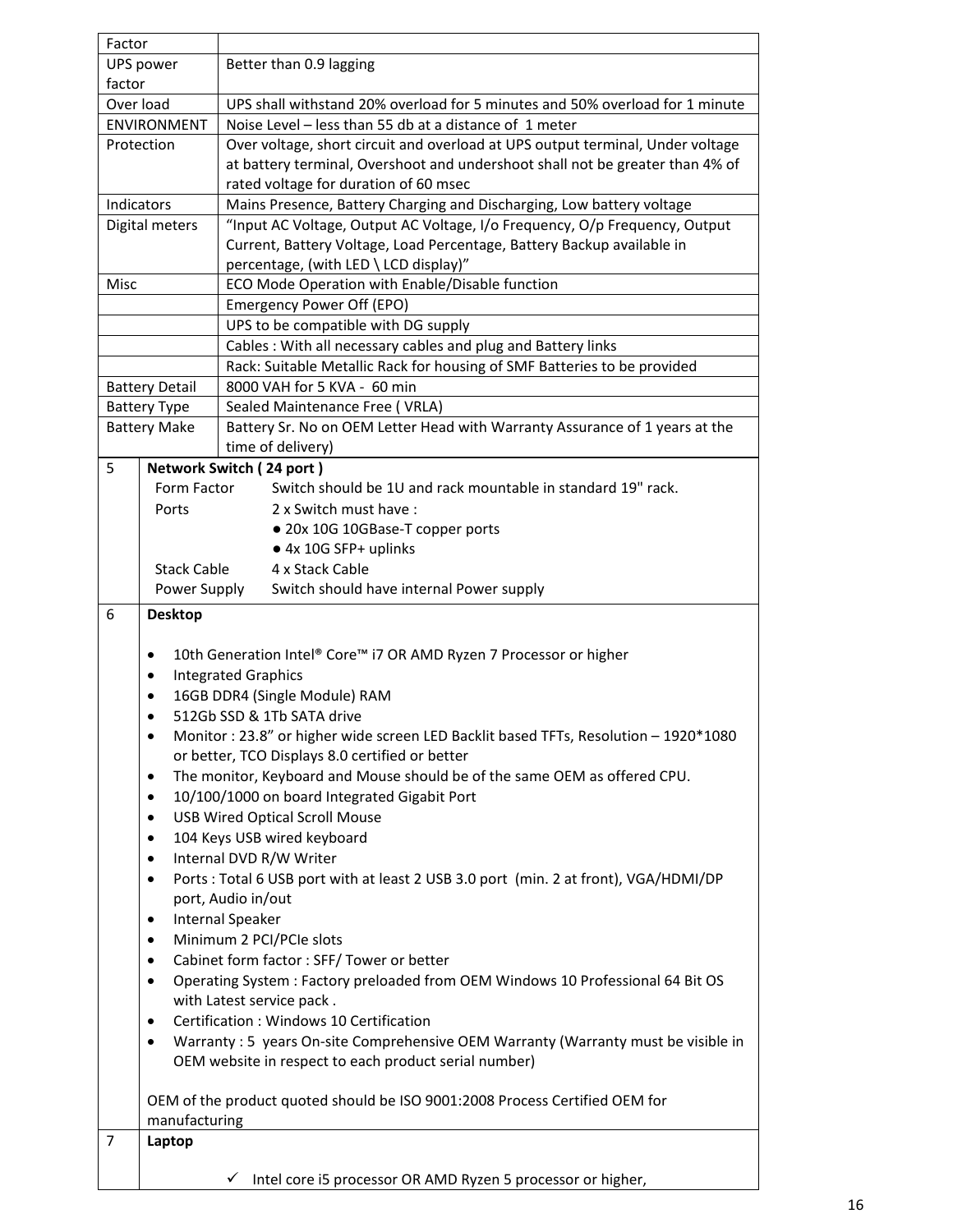| Compatible chipset                                                                 |
|------------------------------------------------------------------------------------|
| 2GB Graphics card<br>$\checkmark$                                                  |
| 16GB RAM,                                                                          |
| $\checkmark$ 500GB or higher HDD/SSD,                                              |
| $\checkmark$ Windows 10 Prof. OS,                                                  |
| $\checkmark$ 14" Non Touch display                                                 |
| $\checkmark$ Inbuilt Wifi and Bluetooth connectivity, LAN Port, HDMI port, Inbuilt |
| Speaker & Mic, Inbuilt Webcam                                                      |
| $\checkmark$ 5 years warranty                                                      |
| OEM of the product quoted should be ISO 9001:2008 Process Certified OEM for        |
| manufacturing                                                                      |

# **Note : All the proposed hardware should be compatible with offered software framework/tool/module/application to impart the training as proposed in scope of work.**

| $\mathbf{1}$ | <b>Training</b>                   |                                                                                                                                                                                                                                                                         |
|--------------|-----------------------------------|-------------------------------------------------------------------------------------------------------------------------------------------------------------------------------------------------------------------------------------------------------------------------|
|              | Overall Program                   | Shall offer program courses on futuristic technologies and domains, in<br>the field of Computer Science which are in-demand and industry<br>aligned. The applying OEM should have 10+ years of experience at<br>multiple universities across India and other countries. |
|              |                                   | The applying OEM should be both the Software & Hardware (Server)<br>service provider.                                                                                                                                                                                   |
|              |                                   | These program courses shall be offered to students (from both<br>Engineering and Non-Engineering domains) in varying formats and<br>duration in the field of AI/ML                                                                                                      |
|              |                                   | The labs for each of these specialization areas and courses should be<br>on Open-Source Software.                                                                                                                                                                       |
|              | Support for Board<br>of Studies & | Subject matter experts to be made available to present / discuss /<br>design industry aligned programs and curriculum. The Curriculum /                                                                                                                                 |
|              | Curriculum<br>Workshop            | Syllabus should be well researched, up-to-date and contemporary, as<br>per Technology / Business Domain requirements & emerging trends.                                                                                                                                 |
|              |                                   | All the Programs offered should be outcome based and shall be                                                                                                                                                                                                           |
|              |                                   | extremely interactive, much similar to the real-life scenario where a<br>professional is judged against some set parameters at every stage. This<br>shall help in honing up skills and communication in a systematic<br>manner.                                         |
|              | Global                            | The coveted Digital Badge directly issued by the industry partner and                                                                                                                                                                                                   |
|              | Recognition for                   | recognized globally shall be awarded to all students passing the                                                                                                                                                                                                        |
|              | the Certificate /                 | program. The students shall be able to display/showcase the Digital                                                                                                                                                                                                     |
|              | Digital Badge for                 | badge on their email closing information, Social media platforms and                                                                                                                                                                                                    |
|              | Students:                         | Electronic resume.                                                                                                                                                                                                                                                      |
|              | Train the                         | Train the Teachers' program conducted by industry subject matter                                                                                                                                                                                                        |
|              | Teachers'                         | experts (on each of the specialization subjects) for selected faculty                                                                                                                                                                                                   |
|              | program:                          | members, who will also be awarded certificates on successful<br>competition of Train the Teacher's program, to ensure smooth                                                                                                                                            |
|              |                                   | transition, delivery and management to the new curriculum.                                                                                                                                                                                                              |
|              | Lab Guidance &<br>Support:        | Industry experts' guidance in setting up the required Labs.                                                                                                                                                                                                             |
|              | Project Based                     | The focus on projects and applied learning shall be offered from the                                                                                                                                                                                                    |
|              | Learning:                         | very beginning. The theory courses shall be augmented by adequate<br>project and applied work, which will help the students apply the<br>knowledge they gain in classroom.                                                                                              |
|              | Vibrant                           | The programs and courses offered shall be regularly reviewed and                                                                                                                                                                                                        |
|              | Concurrency of<br>Courseware:     | adjusted at the periodic intervals for their concurrency.                                                                                                                                                                                                               |
|              | Online & Printed<br>Courseware    | The program courseware must be made available to participating<br>students in online mode and a set of printed copies of the courseware                                                                                                                                 |
|              |                                   |                                                                                                                                                                                                                                                                         |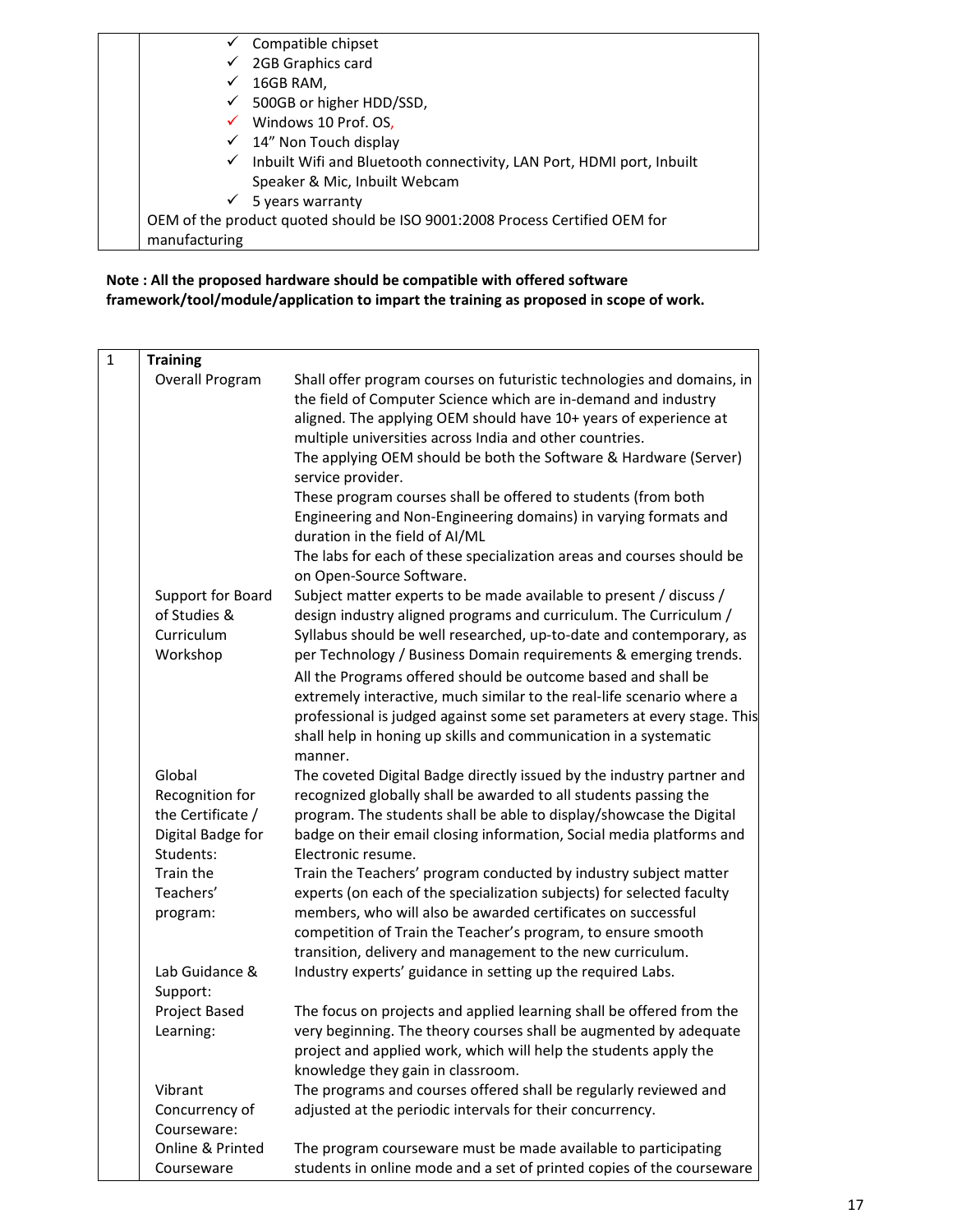| availability:                                           | made available for faculty reference.                                                                                                                                                                  |
|---------------------------------------------------------|--------------------------------------------------------------------------------------------------------------------------------------------------------------------------------------------------------|
|                                                         |                                                                                                                                                                                                        |
|                                                         | The online platform must have the ability to accurately track how much<br>of the course has been completed by the student.                                                                             |
|                                                         | The online platform must produce a course report displaying the<br>student's grade on each of the activities along with the date of<br>completion.                                                     |
|                                                         | It must be able to support interactive self-assessment for each of the<br>courses.                                                                                                                     |
|                                                         | Facilitate online Discussion Forum.                                                                                                                                                                    |
|                                                         | It must have the ability for online submission of Assignments by the<br>students.                                                                                                                      |
|                                                         | Must have the ability to track the course completion by the student.                                                                                                                                   |
| Online / Offline<br><b>Discussions</b><br>Forums:       | Faculty and student learning shall be further enhanced by providing<br>adequately structured discussion forums against relevant topics /<br>subjects.                                                  |
| <b>SME Visits</b><br>(Seminars &                        | Visits by industry professional / subject matter experts, facilitating<br>experiential learning.                                                                                                       |
| Webinars) &<br>Interaction:                             | There will be adequate interaction planned during these visits so that it<br>becomes an interactive learning experience for the students.                                                              |
|                                                         | Online / face-to-face sessions shall be offered through industry guest<br>lectures.                                                                                                                    |
| <b>Online Learning</b><br>and Industry<br>Collaboration | Make available an online learning and industry collaboration ecosystem<br>platform for the Institution benefiting the participating faculties &<br>students enrolled into the program.                 |
| Ecosystem<br>Platform:                                  | This platform shall facilitate students to interact with industry subject<br>matter experts to acquire applied knowledge and skills.                                                                   |
| <b>Students</b><br>Monitoring &<br>Tracking System:     | An online ecosystem system portal platform shall track the work the<br>student performs and provides access to student courseware and<br>industry interactions.                                        |
|                                                         | The platform must include project scope - which is industry and<br>technology aligned.                                                                                                                 |
| Project Team:                                           | Making provision and available a Project Manager, and Delivery Team,<br>which will ensure the smooth delivery of the program throughout the<br>lifecycle of the student project throughout the program |
|                                                         | The OEM should have trained on these courses in at least 2 Skills<br>initiative from Central & State Govt's levels                                                                                     |
|                                                         | The OEM should have trained on these courses in at least 2 Public<br>Universities                                                                                                                      |
|                                                         | The OEM should have trained on these courses in at least 3<br>international Universities                                                                                                               |
|                                                         |                                                                                                                                                                                                        |
|                                                         | Courses and Course Material should be developed and delivered by<br>Globally renowned Organizations in the IT field                                                                                    |
| Course Module                                           | Training must be provided to participants in two phases each consist of<br>two sub modules.<br>Phase -1(Basic):                                                                                        |
|                                                         | • Module-1 (Introduction to Artificial Intelligence and Machine<br>Learning - Mathematics related to ML & DS)                                                                                          |
|                                                         | Duration: 40 Hrs.(too much time for introduction)<br>• Module-2 (Machine Learning)                                                                                                                     |
|                                                         | Duration: 40 Hrs.                                                                                                                                                                                      |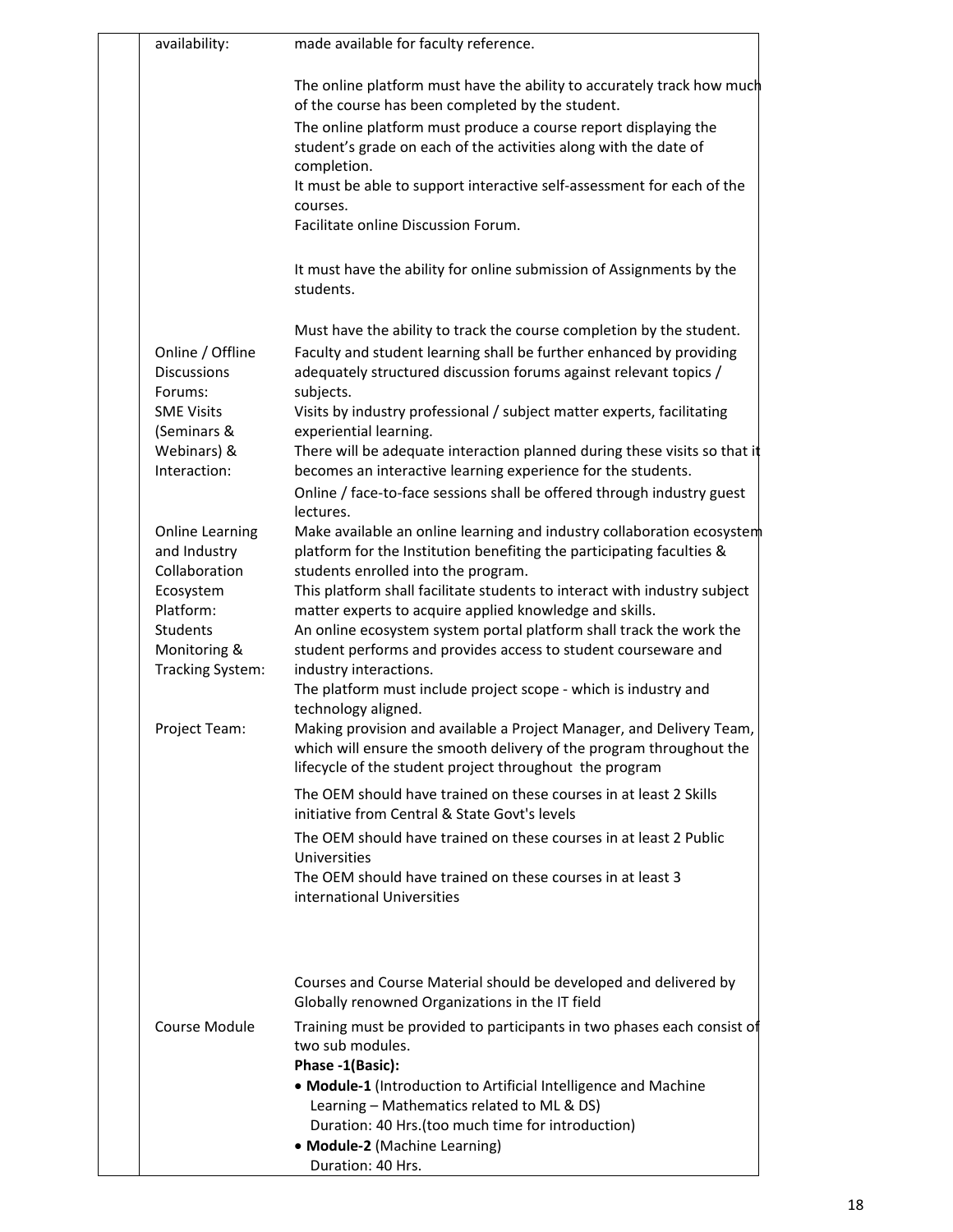| Phase -2(Advanced):                                                                                  |
|------------------------------------------------------------------------------------------------------|
| • Module-3 (Deep Learning/Neural Networks)                                                           |
| Duration: 40 Hrs.                                                                                    |
| • Module-4 (Project: Industry related problem)                                                       |
| Duration: 40 Hrs.                                                                                    |
| Content of each module is finalized through collaboration of faculties<br>and industry experts.      |
| Total participants for Phase-1 : 180 (120 students + 60 faculties)                                   |
| Participants who successfully complete the phase-1 training will be<br>allowed for phase-2 training. |
| Total participants for Phase-2: 90 (60 students + 30 faculties)                                      |
| In phase-2 training, at least 70% time must be allotted for live project<br>based hands on training. |
|                                                                                                      |
|                                                                                                      |
|                                                                                                      |
|                                                                                                      |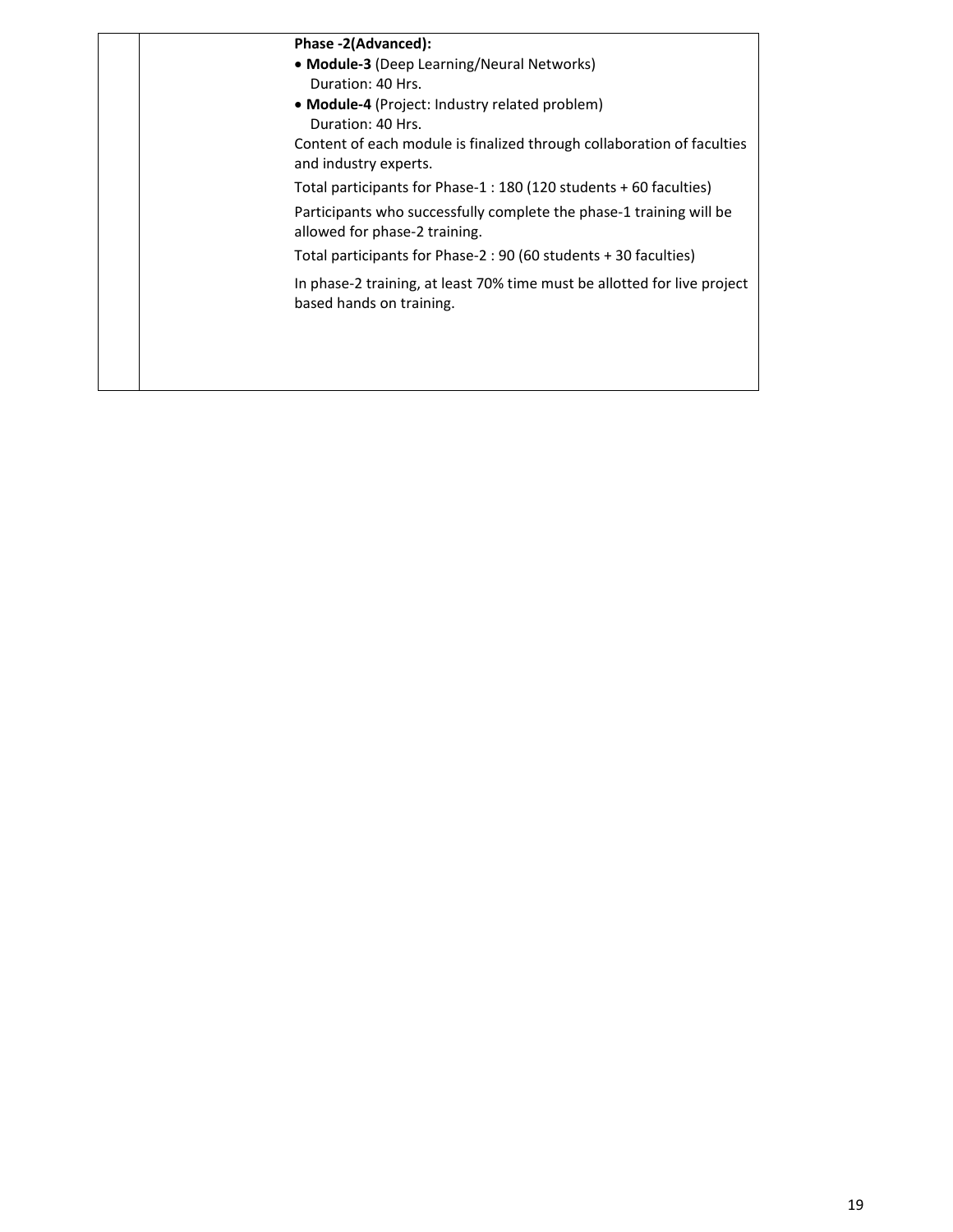### **Financial bid**

# **A) Hardware Cost :**

| Sr No | <b>Item Name</b> | Quantity | Unit price in Rs. With<br>tax | <b>Total Price in Rs.</b><br>With tax |
|-------|------------------|----------|-------------------------------|---------------------------------------|
| 1.    | Server           | 1        |                               |                                       |
| 2.    | <b>NAS</b>       | 1        |                               |                                       |
| З.    | Rack             | 1        |                               |                                       |
| 4.    | <b>UPS</b>       |          |                               |                                       |
| 5.    | Network Switch   |          |                               |                                       |
| 6.    | Desktop          | 120      |                               |                                       |
| 7.    | Laptop           | 5        |                               |                                       |
|       | <b>Total A</b>   |          |                               |                                       |

# **B) Miscellaneous / site preparation Cost :**

| Sr.            | <b>Item Name</b>                                                                                                                                             | <b>Item Description</b>                                             | Qty            | <b>Unit price</b> | <b>Total Price</b> |
|----------------|--------------------------------------------------------------------------------------------------------------------------------------------------------------|---------------------------------------------------------------------|----------------|-------------------|--------------------|
| No.            |                                                                                                                                                              |                                                                     |                | in Rs. With       | in Rs. With        |
|                |                                                                                                                                                              |                                                                     |                | tax               | tax                |
| $\mathbf{1}$   | Air Conditioner (split AC with<br>invertor with Min. 3 star rating)                                                                                          | $1.5$ Ton                                                           | $\overline{2}$ |                   |                    |
| $\overline{2}$ | Air Conditioner for Computer Lab<br>(split AC with invertor with Min. 3<br>star rating)                                                                      | 2 Ton                                                               | 11             |                   |                    |
| 3              | Necessary Electrification with<br>standard ISI make<br>cable/plug/socket /switch to be<br>done in a lab for required items to<br>be supplied under this bid. |                                                                     | 260            |                   |                    |
| 4              | Projector                                                                                                                                                    | With motorised<br>screen                                            | $\overline{2}$ |                   |                    |
| 5              | Wall Mount Fan                                                                                                                                               |                                                                     | 20             |                   |                    |
| 6              | Multi-functional printer without<br>fax ( Print, scan, Copy)                                                                                                 |                                                                     | 4              |                   |                    |
| $\overline{7}$ | Computer Chair                                                                                                                                               | Fix                                                                 | 130            |                   |                    |
| 8              | <b>Computer Table</b>                                                                                                                                        |                                                                     | 60             |                   |                    |
| 9              | Soft Board for Lab                                                                                                                                           | 3 feet x4 feet                                                      | 8              |                   |                    |
| 10             | White Board for Lab                                                                                                                                          | 2 feet x2 feet                                                      | 4              |                   |                    |
| 11             | Civil Work                                                                                                                                                   | Partitioning for Lab<br>and faculty cabin at<br>different locations | $\mathbf{1}$   |                   |                    |
| 12             | <b>COPIER MACHINE</b>                                                                                                                                        |                                                                     | $\mathbf{1}$   |                   |                    |
| 13             | <b>Steel Cupboard</b>                                                                                                                                        |                                                                     | 10             |                   |                    |
| 14             | Required network cabling with 4                                                                                                                              |                                                                     | $\mathbf{1}$   |                   |                    |
|                | no. 24 port switch with all                                                                                                                                  |                                                                     |                |                   |                    |
|                | accessories along with cable                                                                                                                                 |                                                                     |                |                   |                    |
|                | laying. (including I/O, Patch cords                                                                                                                          |                                                                     |                |                   |                    |
|                | etc) for 80 points at various                                                                                                                                |                                                                     |                |                   |                    |
|                | locations with 5 year warranty                                                                                                                               |                                                                     |                |                   |                    |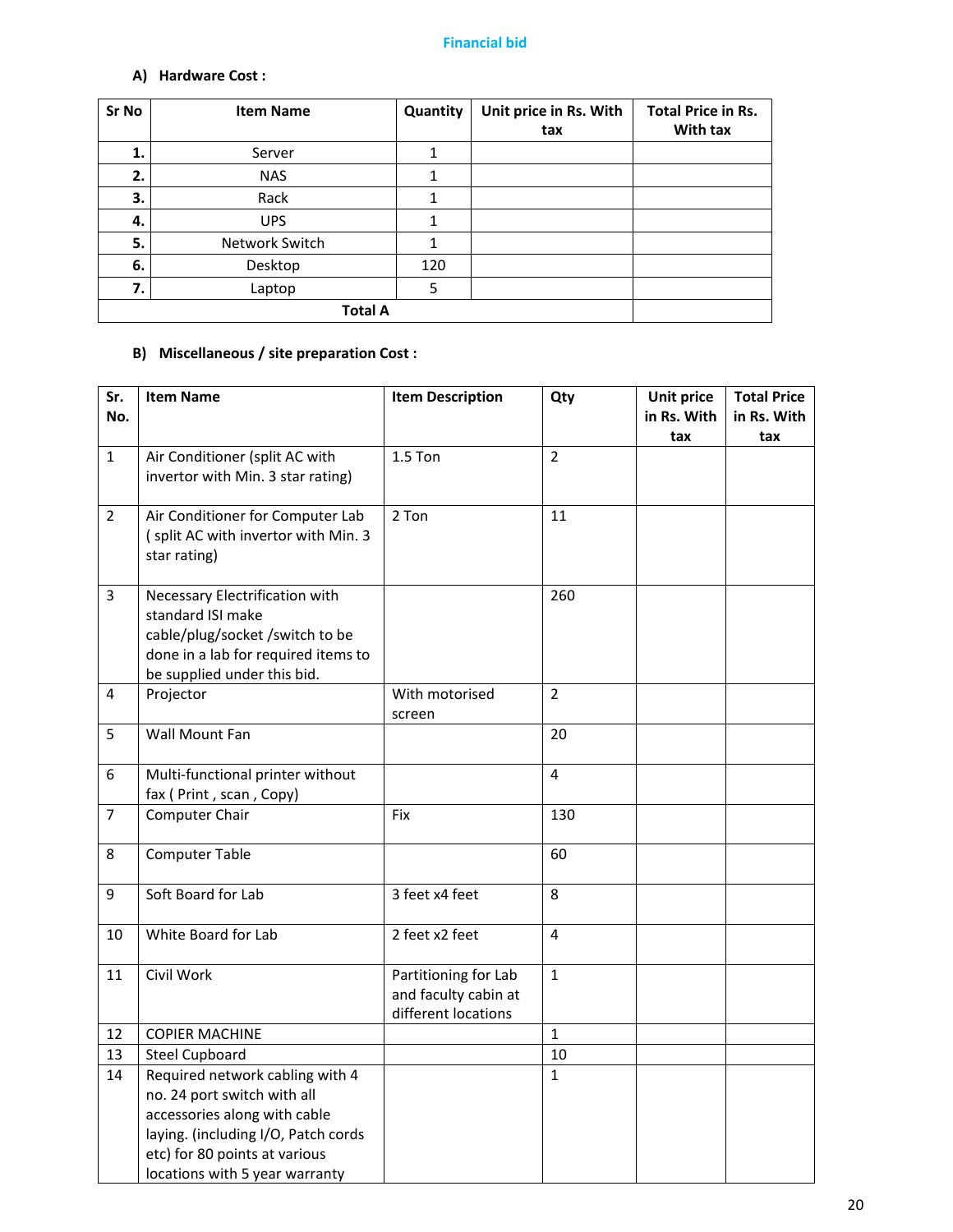# **C ) Training Cost**

| Sr.<br>No. | <b>Item Name</b>                                      | price in Rs.<br>with tax |
|------------|-------------------------------------------------------|--------------------------|
|            | Training for faculty and students :                   |                          |
|            | 180 students and 90 faculty for the period of 3 years |                          |
|            | <b>Total C</b>                                        |                          |

### **Grand total (A+B+C)**

### **Note: For QCBS evaluation, lowest of Grand total (A + B + C): L1 will be awarded 100% score.**

In financial bid, bidders will have to submit detailed price breakup for item wise rates quoted as per Performa given in above tables.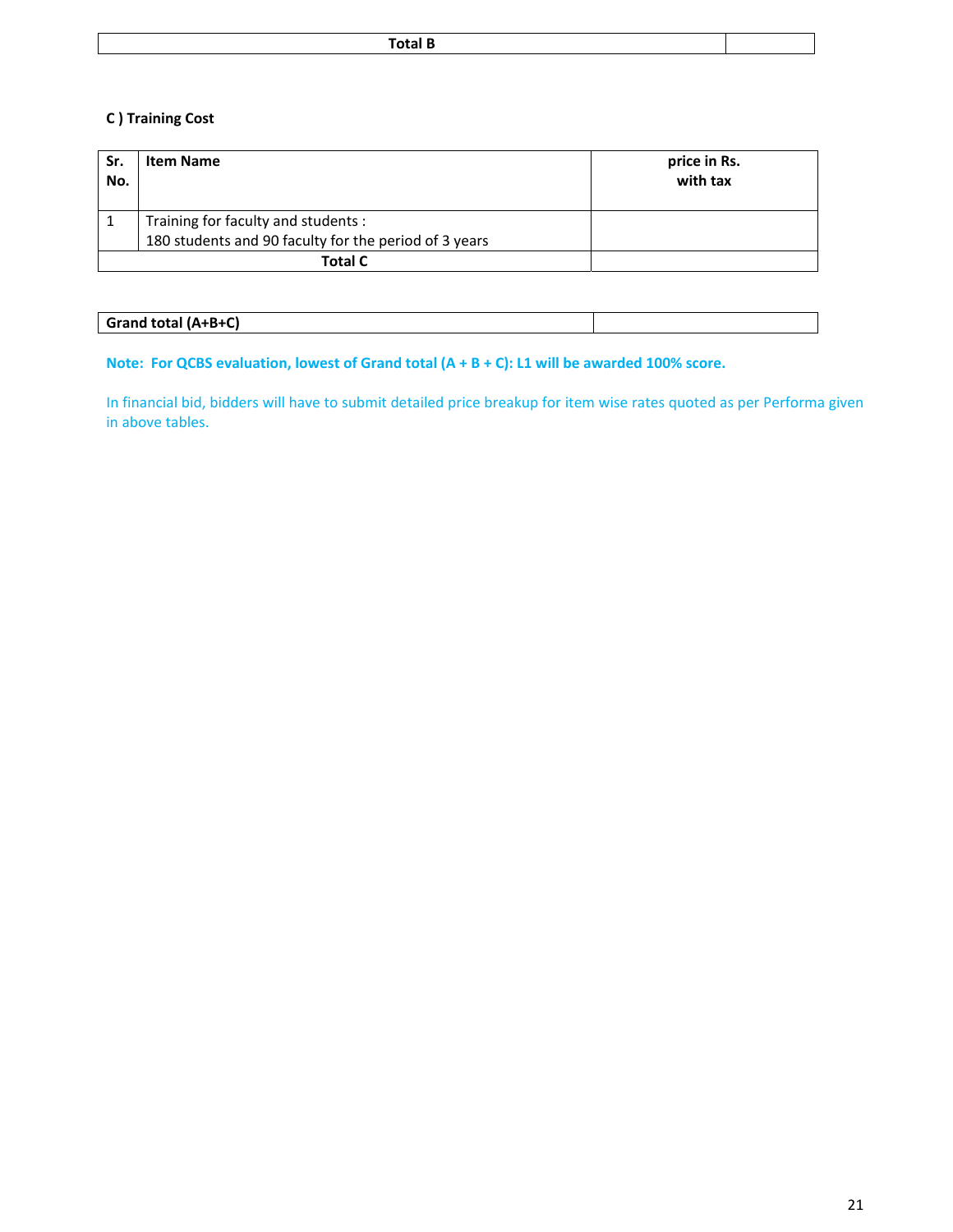Evaluation Technical Assessment (Submit Documents in the bid online on GeM portal)

| <b>Criteria</b><br><b>Maximum</b>                                                                                                |       |  |  |
|----------------------------------------------------------------------------------------------------------------------------------|-------|--|--|
|                                                                                                                                  | score |  |  |
| TEAM STRUCTURE & EMPLOYEE DETAILS & Company Profile                                                                              |       |  |  |
| a) Details about the business clients (national and international) that the sole bidder/ lead                                    |       |  |  |
| bidder in case of consortium/training provider is closely engaged with-in various                                                | 10    |  |  |
| capacities in the different Industries/Universities/Institutes.                                                                  |       |  |  |
|                                                                                                                                  |       |  |  |
| The proposal suggests a suitable team will be employed to deliver the required works for<br>b)                                   | 05    |  |  |
| installation and configuration.                                                                                                  |       |  |  |
| c) The Tenderer's proposals for managing the different stages of the Contract are appropriate                                    | 05    |  |  |
| and adds value.                                                                                                                  |       |  |  |
| <b>QUALITY ASSURANCE</b>                                                                                                         |       |  |  |
| Providing the effective way of utilizing all equipments/items/software and a 'round the<br>a)                                    | 10    |  |  |
| clock' call handling service with commitment from OEM                                                                            |       |  |  |
|                                                                                                                                  |       |  |  |
| b) Access to equipment/item/materials in case of failure of such item and Systematic work                                        | 05    |  |  |
| plan for post-inspections, and performance assessment.                                                                           |       |  |  |
|                                                                                                                                  |       |  |  |
| c) Commitment to delivering a quality service and support from OEM                                                               | 05    |  |  |
| <b>SERVICING &amp; MAINTENANCE</b>                                                                                               |       |  |  |
| Bidder/OEM have sufficient knowledge to service, and diagnose of faults in equipments,<br>a)                                     | 10    |  |  |
| training modules and debugging the code.                                                                                         |       |  |  |
|                                                                                                                                  | 10    |  |  |
| b) Previous experience of providing the required services of similar nature to sites with a<br>varying range of customer counts. |       |  |  |
| <b>Training, Post Training REPORTING and support</b>                                                                             |       |  |  |
| The sole bidder/ any consortium member in case of consortium/training provider<br>a)                                             | 5     |  |  |
| provided the training modules which are state of art/as per industry requirements.                                               |       |  |  |
| The trainer has relevant certificates in the training modules specified.<br>b)                                                   | 5     |  |  |
|                                                                                                                                  |       |  |  |
| Training plan, Evaluation process and Post evaluation feedback reports available.<br>C)                                          |       |  |  |
|                                                                                                                                  | 10    |  |  |
| d) Availability of tools for statistical analysis of participants who undertook training.                                        |       |  |  |
|                                                                                                                                  |       |  |  |
| e) The details such as the number of trainees trained, employed / job opportunities                                              |       |  |  |
| generated, feedback of trained participants                                                                                      |       |  |  |
|                                                                                                                                  |       |  |  |
| Courses and Course Material should be developed and delivered by Globally renowned<br>f)                                         | 10    |  |  |
| Organizations in the IT field.                                                                                                   |       |  |  |

**Bidder should get Minimum 60 marks in technical evaluation to qualify for opening of financial bid.**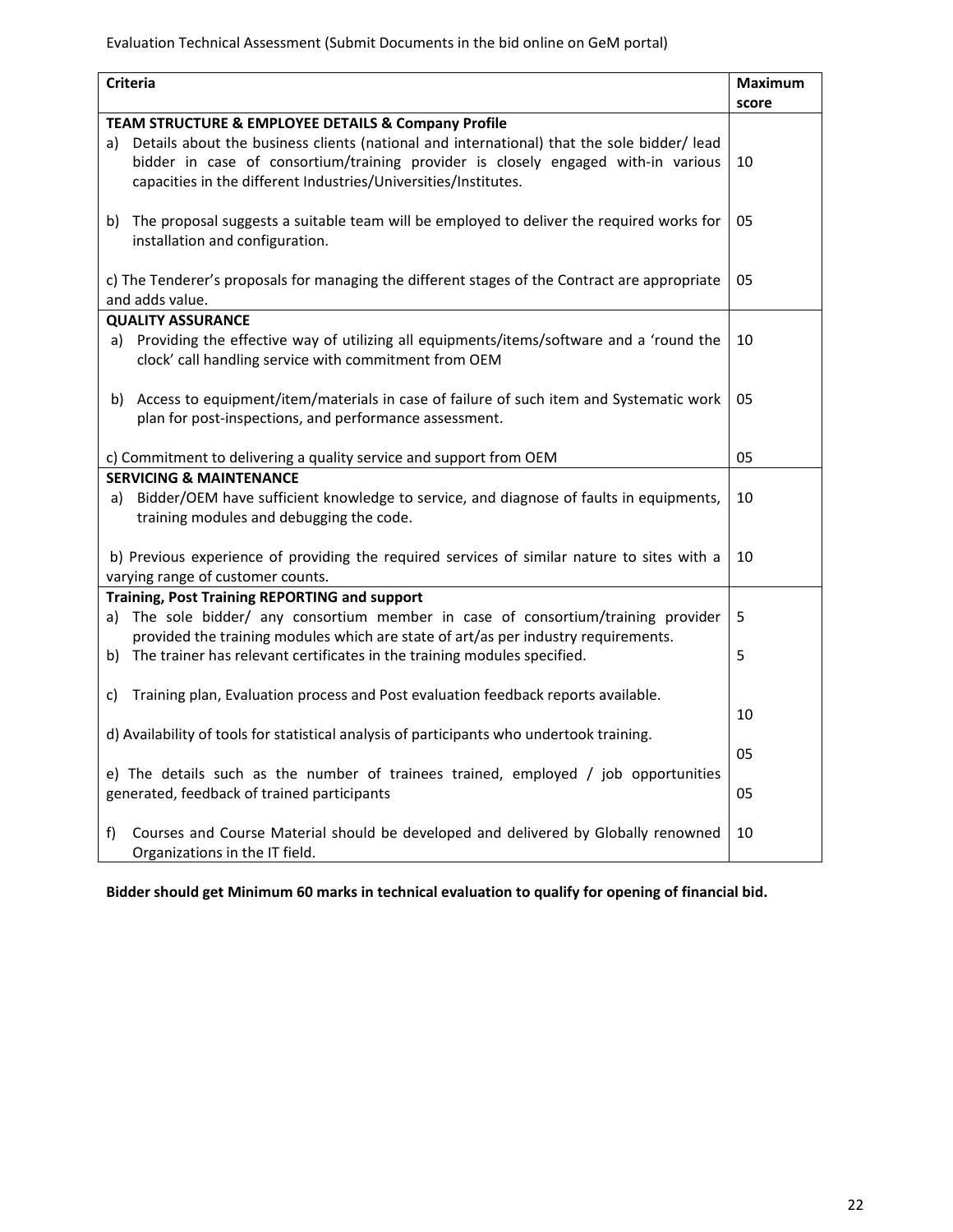# **Lead Bidder and Consortium Member (if applicable) Details to be submitted at the time of bidding :**

<<To be printed on Lead Bidder Company's Letterhead and signed by Authorized Signatory>>

Date:DD/MM/YYYY

**To, <<Name of Dept.>>**

**Subject:**Lead Bidder and Consortium

Dear Sir,

Pleasefindbelowdetailsofleadbidderandotherconsortiummembersforparticipationin"Bi d no. \_\_\_\_\_\_\_\_\_\_\_\_\_.".

NOTE:Tobefilledfortheleadbidderandeachconsortiummember.

| <b>Particulars</b>                                  | LeadB<br>idder | Consortiu<br>m<br>Member |
|-----------------------------------------------------|----------------|--------------------------|
| NameoftheOrganization                               |                |                          |
| TypeofOrganization(PrivateLtd./PublicLimited)       |                |                          |
| CountryofRegisteredOffice                           |                |                          |
| AddressofRegisteredOffice                           |                |                          |
| CompanyRegistrationDetails                          |                |                          |
| DateofRegistration                                  |                |                          |
| DetailsofanyGlobalCertifications(ISO/ITIL/Commaetc. |                |                          |
| GSTNumber                                           |                |                          |
| PAN/Equivalent                                      |                |                          |
| AddressofRegisteredOfficeinIndia                    |                |                          |
| No.ofYearsofOperationinIndia                        |                |                          |
| StakeinConsortium(%)                                |                |                          |
| AuthorizedSignatoryName                             |                |                          |
| AuthorizedSignatoryDesignation                      |                |                          |
| AuthorizedSignatoryContactDetails                   |                |                          |

Thanking you,

Yours faithfully

(Signature of the Authorized signatory of the Bidding

Organization) Name :

Designation :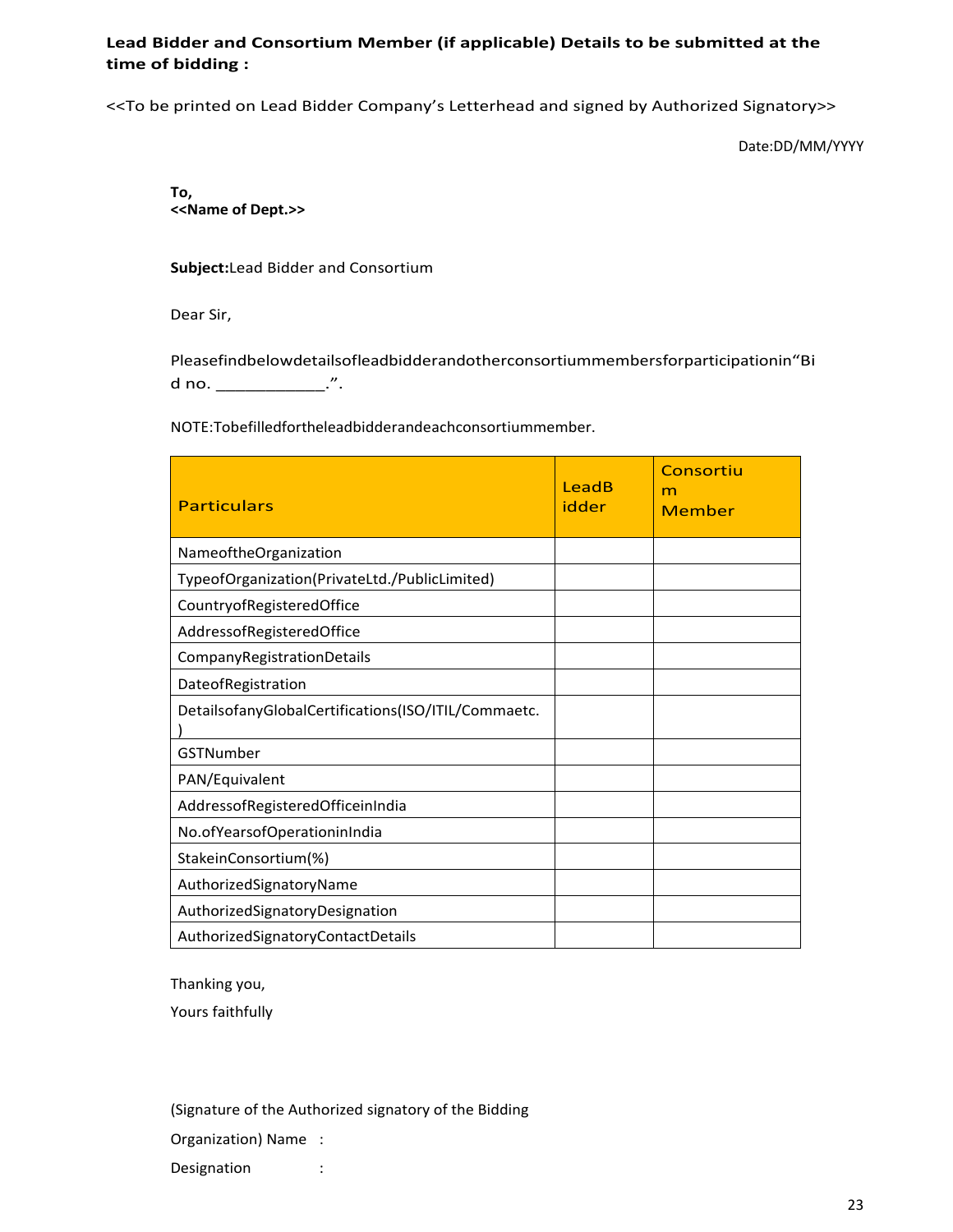Date : the state of the state of the state  $\mathbf{r}$  : Company Seal : Business Address :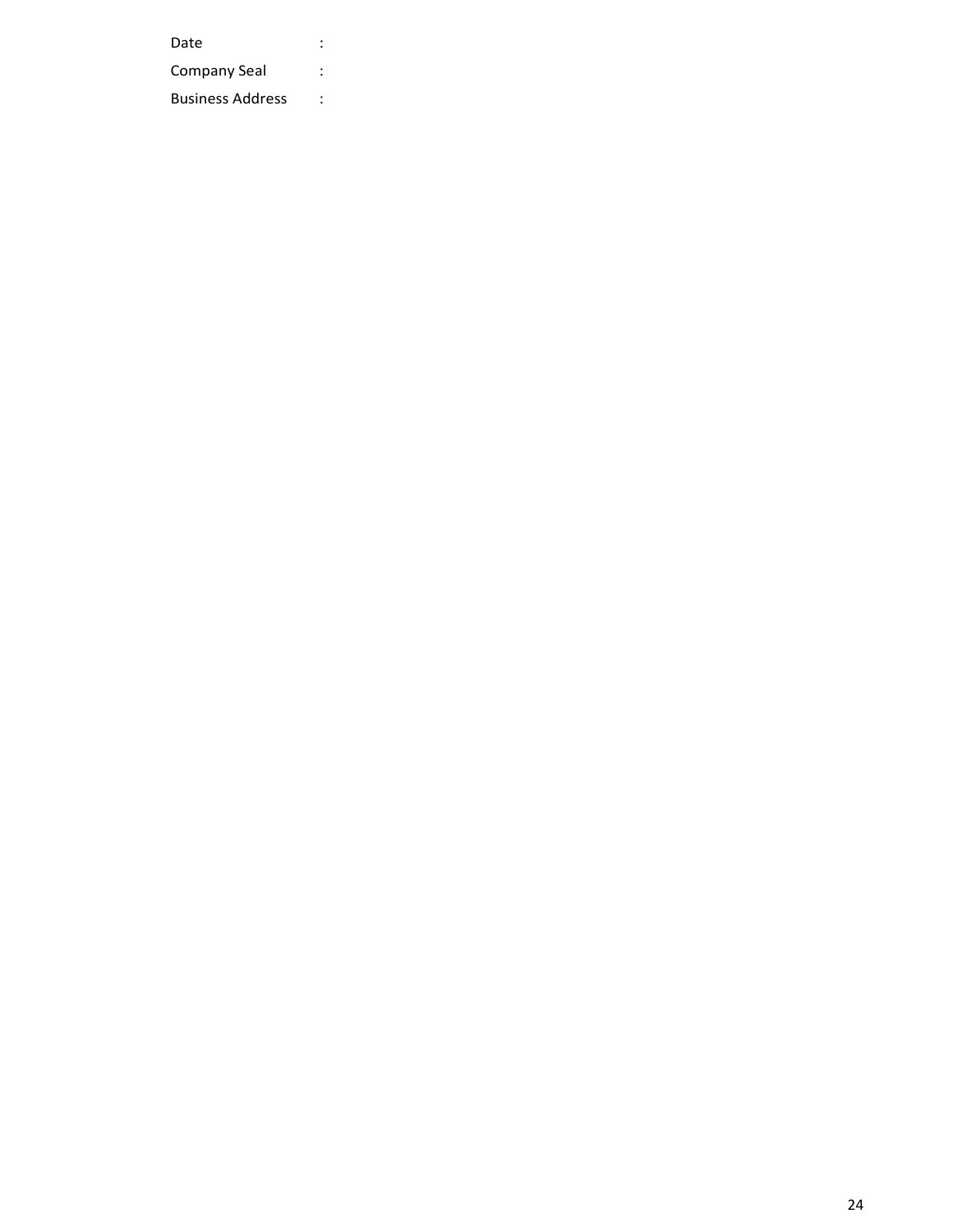# **Undertaking as per Office Memorandum No.: F. No.6/18/2019‐PPD dated 23.07.2020 & Office Memorandum No.: F.18/37/2020‐PPD dated 08.02.2021 of Ministry of Finance, Dept. of Expenditure, Public Procurement division :**

Bidders are requested to kindly go through the Office Memorandum No.: F. No.6/18/2019‐PPD dated 23.07.2020 & Office Memorandum No.: F.18/37/2020‐PPD dated 08.02.2021 of Ministry of Finance, Dept. of Expenditure, Public Procurement division related restrictions on procurement from border countries. As per this GR, bidders are required to quote/offer the product which adheres to this GR. The undertaking as from bidder as well as from offered product OEM is required to be submitted along with bid as per given Performa.

#### **On letterhead of Bidder**

# **Sub: Undertaking as per Office Memorandum No.: F. No.6/18/2019‐PPD dated 23.07.2020 & Office Memorandum No.: F.18/37/2020‐PPD dated 08.02.2021 of Ministry of Finance, Dept. of Expenditure, Public Procurement division**

**Ref: Bid Number:** 

I have read the clause regarding restriction on procurement from a bidder of a country which shares a land border with India. I certify that we as a bidder and quoted product from following OEMs are not from such a country or, if from such a country, these quoted products OEM has been registered with competent authority. I hereby certify that these quoted product & its OEM fulfils all requirements in this regard and is eligible to be considered for procurement for Bid number:

| No.            | <b>Item Category</b> | <b>Quoted Make &amp; Model</b> |
|----------------|----------------------|--------------------------------|
| $\mathbf{1}$   |                      |                                |
| $\overline{2}$ |                      |                                |

In case I'm supplying material from a country which shares a land border with India, I will provide evidence for valid registration by the competent authority, otherwise GIL/End user Dept. reserves the right to take legal action on us.

(Signature)

Authorized Signatory of **M/s <<Name of Company>>**